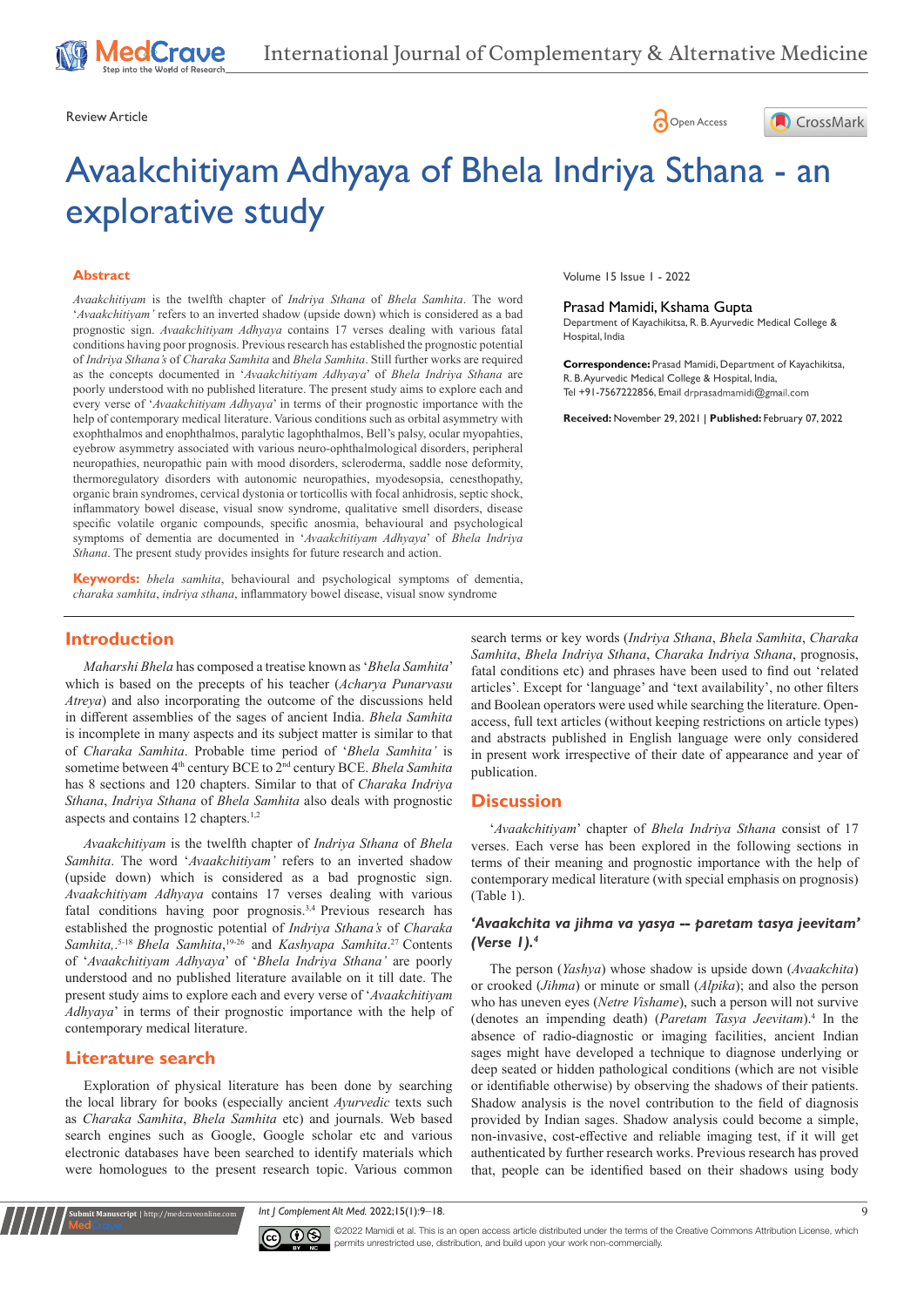biometrics. Analysis of body shadows and reflections may provide minute details and improves attention towards interoceptive signals which may facilitate in the diagnosis of deep seated pathological conditions. Abnormal shadows or reflections such as *Avaakchita* (upside down shadow), *Jihma* (crooked shadow), *Alpika* (shadows which are smaller than normal), *Adhika* (shadows which are larger than normal), *Bhinna* (broken shadows), *Tanvi* (thin shadows), *Vikruta* (malformed or abnormal shadows), *Vishira* (shadows without head) etc denote an underlying pathology and also an impending death (Paretam Tasya Jeevitam).<sup>11,12</sup>

**Table 1** Verses of 'Avaakchitiyam Adhyaya' and their clinical interpretation

| <b>Verse</b>                                                                    | <b>Relevant clinical conditions</b>                                                                                                                                                                                                                                                                                                                                                                                                                                                                                                                                                        |
|---------------------------------------------------------------------------------|--------------------------------------------------------------------------------------------------------------------------------------------------------------------------------------------------------------------------------------------------------------------------------------------------------------------------------------------------------------------------------------------------------------------------------------------------------------------------------------------------------------------------------------------------------------------------------------------|
| 'Avaakchita va jihma va yasya -- paretam tasya jeevitam'<br>(B.1.12/1)          | Analysis of body shadows; Orbital asymmetry due to exophthalmos and enophthalmos;                                                                                                                                                                                                                                                                                                                                                                                                                                                                                                          |
| 'Yadi deenaani pakshmaani -- paretam tasya jeevitam'<br>(B.1.12/2)              | Paralytic lagophthalmos; Ocular myopathies; Bell's palsy; Various neurological and neuro-<br>ophthalmological disorders;                                                                                                                                                                                                                                                                                                                                                                                                                                                                   |
| 'Namantyau yasya drishyate -- shanmaasaan vyadhi varjita'<br>(B.1.12/3)         | Eyebrow asymmetry seen in Bell's palsy; Various neurological and neuro-ophthalmological<br>disorders:                                                                                                                                                                                                                                                                                                                                                                                                                                                                                      |
| 'Lunchyamaaneshu keseshu -- paretam tasya jeevitam'<br>(B.1.12/4)               | Hypoalgesia or analgesia seen in various peripheral neuropathies; Anhedonia; Emotional<br>blunting; Neuropathic pain associated with mood disorders;                                                                                                                                                                                                                                                                                                                                                                                                                                       |
| 'Yasyaaturasya pitaka vyango -- paretam tasya jeevitam'<br>(B.1.12/5)           | Scleroderma; Necrobiosis lipoidica (NL); Rubeosis faciei; Eczema herpeticum; Ectopic<br>adrenocorticotropic hormone (ACTH) syndrome;                                                                                                                                                                                                                                                                                                                                                                                                                                                       |
| 'Sushyate nasika vamsha -- paretam tasya jeevitam'<br>(B.1.12/6)                | Saddle nose deformity; Relapsing polychondritis (RPC); Leprosy; Syphilis; Wegener<br>granulomatosis;                                                                                                                                                                                                                                                                                                                                                                                                                                                                                       |
| 'Atyushnam va ati sheetam va -- paretam tasya jeevitam'<br>(B.1.12/7)           | Atyushna Paani Paada: Erythroderma; Erythromelalgia (EM); Thyrotoxicosis;<br>Hyperthermia caused by anhidrosis due to neuropathies;<br>Ati Sheeta Paani Paada: Cold hypersensitivity in the hands and feet (CHHF);<br>Hypothyroidism; Raynaud's phenomenon (RP); Autonomic disorders associated with<br>hypothermia;<br>Ati Mrudu Paani Paada: Thyrotoxicosis; Palmo-plantar hyperhidrosis; Muscle atrophy<br>in various neuromuscular conditions;<br>Ati Stabdha Paani Paada: Tetany; Dystonia; Dupuytren's disease (DD); Distal<br>myopathies; Neuromuscular or neurological conditions; |
| 'Yo avateerna nadeem purnaam -- yasya naasteeti tam vidu'<br>(B.1.12/8)         | Myodesopsia; Tactile hallucinations (THs); Cenesthopathy; Organic brain syndromes;<br>Neuropsychiatric conditions;                                                                                                                                                                                                                                                                                                                                                                                                                                                                         |
| 'Vivartayati ya seershamatyardham --<br>naasti tasya chikitsitam'<br>(B.1.12/9) | Cervical dystonia or torticollis with focal anhidrosis seen in various neurological,<br>neuromuscular and musculoskeletal conditions;                                                                                                                                                                                                                                                                                                                                                                                                                                                      |
| 'Jwaryate kaasate vaapi -- yatha preta stathaiva sa'<br>(B. I. 12/10)           | Upper/lower respiratory tract infections (URTI & LRTIs) causing septicaemia, systemic<br>inflammatory response syndrome (SIRS), multiple organ dysfunction syndrome (MODS),<br>septic shock;                                                                                                                                                                                                                                                                                                                                                                                               |
| 'Yasyodaram samaadhmaatam -- yatha preta stathaiva sa'<br>(B.1.12/11)           | Inflammatory bowel disease (IBD) and its complications;                                                                                                                                                                                                                                                                                                                                                                                                                                                                                                                                    |
| 'Anaaratam gruhe yasya -- yasya syaat tam vivarjayet'<br>(B. 1. 12/12)          | Visual snow syndrome (VSS);                                                                                                                                                                                                                                                                                                                                                                                                                                                                                                                                                                |
| 'Apradhatu pradhaturva --<br>na sa jeevati taadrusha'<br>(B.1.12/13)            | Qualitative smell disorders such as parosmia or phantosmia or dysosmia; Disease specific<br>VOCs (volatile organic compounds);                                                                                                                                                                                                                                                                                                                                                                                                                                                             |
| 'Yuthikotpanna gandashcha -- yo vaati na sa jeevati'<br>(B.1.12/14)             | Generalized or specific anosmia associated with fatal underlying conditions;                                                                                                                                                                                                                                                                                                                                                                                                                                                                                                               |
| 'Dvishadbhi kurute sakhyam ya -- paretam tasya jeevitam'<br>(B.1.12/15)         | Behavioural and psychological symptoms in dementia (BPSD) seen in neurodegenerative<br>disorders or dementias;                                                                                                                                                                                                                                                                                                                                                                                                                                                                             |
| 'Ebhirevamvidhairlingai -- bhishaganvitamaaturam'<br>(B.1.12/16)                | Prognostic decision making by an expert physician;                                                                                                                                                                                                                                                                                                                                                                                                                                                                                                                                         |
| 'Etatbhishagarishthaanaam -- sa bhishak shaastra kovida'<br>(B.1.12/17)         | Skilful physician in prognostication;                                                                                                                                                                                                                                                                                                                                                                                                                                                                                                                                                      |

(B. I. 12/XX): B - Bhela Samhita; I - Indriya Sthana; 12 - Twelfth chapter; XX - Verse number

*Netre Vishame* denotes orbital asymmetry due to conditions like exophthalmos (protruding eye) and enophthalmos (sunken eye). *Netragata Arishta Lakshanas* (fatal ophthalmological signs) are explained in the third chapter (*Parimarshaneeyam Indriyam*) of *Indriya Sthana* of '*Charaka Samhita*'. *Atyutpindita* (bilateral exophthalmos), *Ati Pravishtha* (bilateral enophthalmos) and *Ati Vishama* (orbital asymmetry due to unilateral exophthalmos or enophthalmos) are considered as *Netragata Arishta Lakshanas*.<sup>7</sup> Proptosis (exophthalmos or protruding eyes) occurs due to a wide variety of conditions such as infectious (orbital cellulitis, mucormycosis, mucocele), inflammatory (thyroid eye diseases, Granulomatosis with polyangiitis, sarcoidosis, idiopathic orbital inflammation),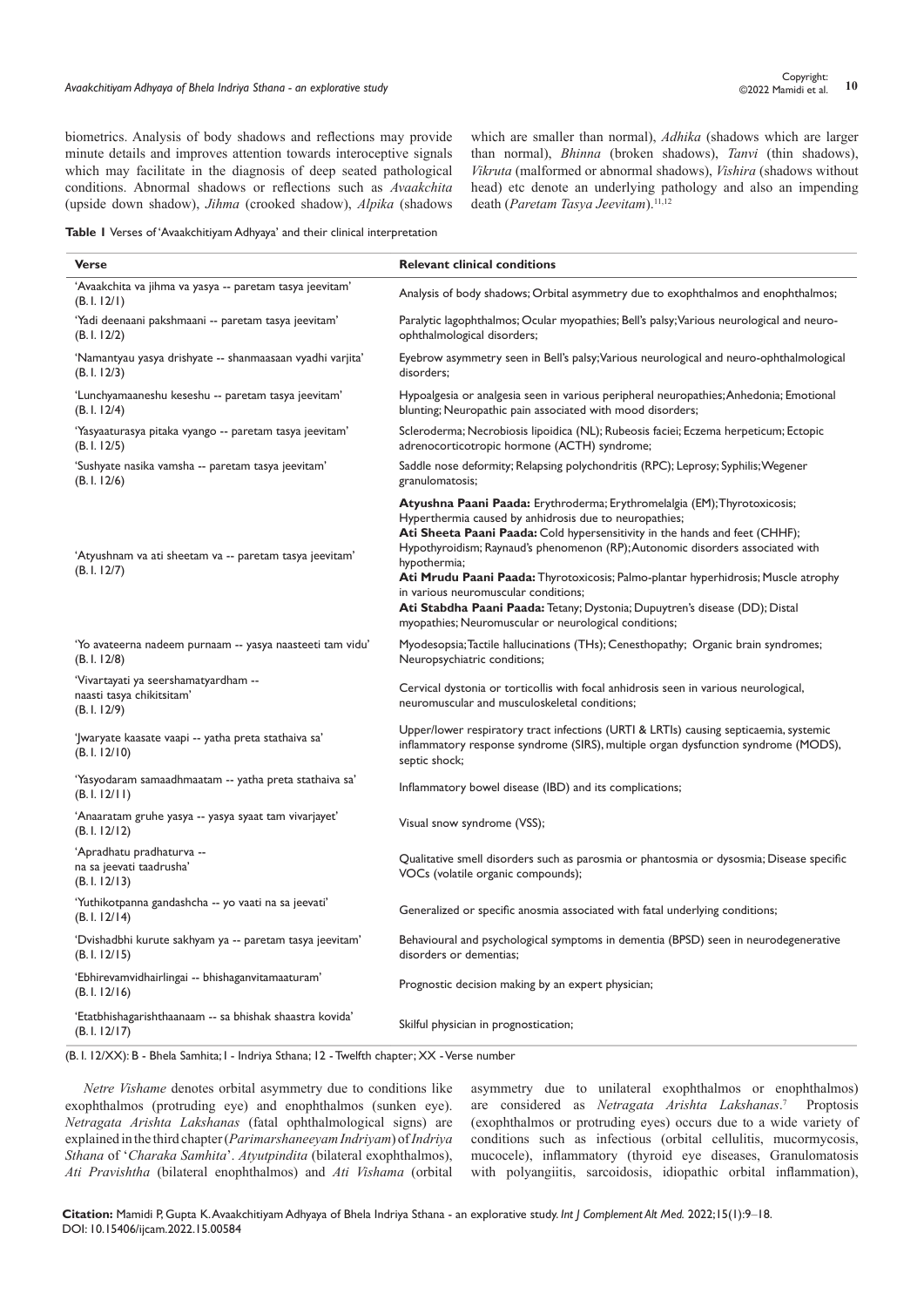vascular (orbital hematoma or retrobulbar haemorrhage, carotidcavernous fistulas, orbital lymphatic malformations, capillary and cavernous hemangiomas), and neoplastic entities (orbital lymphoma, orbital rhabdomyosarcoma, optic nerve glioma, optic nerve sheath meningioma, metastatic tumours to the orbit) that can be life threatening (*Paretam Tasya Jeevitam*). Unilateral proptosis can be seen in orbital cellulitis, developmental anomalies, inflammatory conditions, vascular anomalies, neoplasms and metabolic diseases.<sup>28</sup> Structural alterations in the bony orbit (chronic maxillary sinusitis, silent sinus syndrome, Paget's disease, neurofibromatosis), orbital fat atrophy (senile anophthalmos, scleroderma, Parry-Romberg syndrome, orbital varices, lipodystrophy) and retraction (metastases, Duane retraction syndrome, Wegener's granulomatosis) are the three main pathological mechanisms involved in the manifestation of enophthalmos (sunken eyes). Enophthalmos (unilateral or bilateral) may be associated with potentially life-threatening systemic illness (*Paretam Tasya Jeevitam*).<sup>29</sup>

## *'Yadi deenaani pakshmaani -- paretam tasya jeevitam' (Verse 2).4*

A person who is unable to close (*Na Nimeelanti*) his/her eyelids (*Pakshmaani*) completely and having burning eyes (*Dahyate Nayane*), such a person will not survive (denotes an impending death) (*Paretam Tasya Jeevitam*).<sup>4</sup> The condition described in the present verse (*verse* 2) denotes 'Lagophthalmos' which is defined as incomplete or defective closure of the eyelids (*Na Nimeelanti*). Due to the inability to blink and close the eyes (*Na Nimeelanti*) leads to corneal exposure and excessive evaporation of the tear film (*Dahyate Nayane*). The main cause of paralytic lagophthalmos (*Deenaani Pakshmaani*) is facial nerve paralysis.<sup>30</sup> Infections, trauma, tumours, metabolic, neurological, idiopathic, toxic and iatrogenic factors are the causative factors for paralytic lagophthalmos (*Deenaani Pakshmaani Na Nimeelanti*). An incomplete blink and lagophthalmos (*Na Nimeelanti*) is seen in patients with Parkinson disease and ocular myopathies (myotonic dystrophy and chronic progressive external ophthalmoplegia) (*Deenaani Pakshmaani*). Facial nerve paralysis is caused by lower motor neuron lesions (Bell's palsy and Ramsay Hunt syndrome) and upper motor neuron lesions (cerebral ischaemic event, multiple sclerosis, intracranial hemorrhage and tumours) (*Paretam Tasya Jeevitam*). History of head, neck and cutaneous malignancy are considered as risk factors (*Paretam Tasya Jeevitam*) in cases of lagophthalmos (*Na Nimeelanti Pakshmaani*). Dry eyes (*Dahyate Nayane*), corneal abrasions (*Dahyate Nayane*), corenal ulceration (*Dahyate Nayane*), keratitis (*Dahyate Nayane*), corneal scarring, corneal perforation and visual loss are the complications (*Paretam Tasya Jeevitam*) of lagophthalmos..<sup>31</sup> The present verse denotes various fatal conditions associated with paralytic lagophthalmos.

#### **'Namantyau yasya drishyate -- shanmaasaan vyadhi varjita' (Verse 3).4**

A person whose eye brows (*Bhruvau*) are displaced i.e. either drooped or depressed (*Namantyau*) or elevated or raised (*Murdhani Sthite*), such a patient (*Rogi*) will survive for three days (*Jeevet Tryaham*) or s/he will be freed from disease (*Vyadhi Varjita*) within six months (*Shanmaasaan*).<sup>4</sup> The present verse denotes 'Brow asymmetry'. Hyperkinesis of unilateral frontalis muscle cause asymmetric brow elevation (*Bhruvau Murdhani Sthite Va Drushyate*) and hyperactive depressor supercilii muscle or orbicularis oculi muscle may lead to brow depression (*Bhruvau Namantyau Va Drushyate*). Injury to the temporal branch of the facial nerve may also cause brow asymmetry. Involvement of the facial nerve trunk will affect all the distal ipsilateral branches and the asymmetric brow may be just a part of unilateral

facial paralysis. Asymmetric brow may be the result of emergency conditions, such as stroke or malignancy (*Jeevet Tryaham Rogi*).<sup>32</sup> Trauma and history of facial palsy can cause eyebrow asymmetry. Ptosis of upper eyelid can also be the cause of eyebrow asymmetry. Patients elevate the eyebrow (*Bhruvau Murdhani Sthite Va Drushyate*) on the affected side to compensate ptosis (*Bhruvau Namantyau Va Drushyate*), which may results in eyebrow asymmetry. Skeletal asymmetry of the orbital region can also cause eyebrow asymmetry.<sup>33</sup> Eyebrow elevation (*Bhruvau Murdhani Sthite Va Drushyate*) is a natural compensatory response to blepharoptosis. The frontalis muscle elevates the forehead and eyebrows.<sup>34</sup>Acquired brow ptosis (*Bhruvau Namantyau Va Drushyate*) can occur due to various causes such as senile, traumatic (intra cranial, intra temporal and extra temporal facial nerve damage), myogenic (myasthenia gravis, myotonic dystrophy, and oculopharyngeal muscular dystrophy), infectious (Ramsay Hunt syndrome, herpes, lyme disease, tertiary syphilis, HIV, polio and West Nile virus), spasm induced (blepharospasm and facial dystonia) and neoplastic (basal or squamous cell carcinoma and acoustic neuroma) (*Jeevet Tryaham Rogi*).35 Bell's palsy is facial nerve paralysis (with eyebrow asymmetry?) and it may take 6 to 9 months for complete recovery (*Shanmaasaan Vyadhi Varjita*).36 '*Shanmaasaan Vyadhi Varjita*' in present verse denotes eyebrow asymmetry caused by selflimiting diseases whereas '*Jeevet Tryaham Rogi*' denotes eyebrow asymmetry caused by some underlying emergency conditions.

## **'Lunchyamaaneshu keseshu -- paretam tasya jeevitam' (Verse 4).4**

If a person is unable to feel the pain (*Na Vedayan*) caused by plucking his scalp hair (*Lunchyamaaneshu Keseshu*) and also insensitive to pain and pleasure (*Nivrutta Sukha Dukha*), such a person (*Tasya*) will not survive long or will die soon (Paretam Jeevitam).<sup>4</sup> Similar verse has been documented in the eighth chapter (*Avaakshiraseeyam Indriyam*) of '*Charaka Indriya Sthana*'. Diminished or loss of pain sensation is called as hypoalgesia or analgesia (due to pathological conditions of spino-thalamic tracts). Sensory loss over the scalp can be seen in conditions like acute sensory polyneuritis, Guillain-Barre syndrome (GBS), compression of greater occipital nerve (causes unilateral scalp numbness), peripheral neuropathies (diabetic symmetric distal polyneuropathy - DSDP and cryptogenic sensory polyneuropathy - CSPN), syringomyelia (involving the cervical spine), pure neuritic form leprosy (PNL), silent neuropathy (SN), leprosy neuropathy (mononeuropathy, multiple mononeuropahty, distal neuropathy and polyneuropathy) etc.<sup>12</sup> Peripheral neuropathies cause muscle weakness and sensory loss (*Na Vedayan*), positive sensory symptoms and sometimes pain (extremely intense and most disabling) (*Ati Vedanaam*).<sup>37</sup>

'*Nivrutta Sukha Dukha*' denotes emotional blunting or anhedonia (inability to enjoy pleasurable activities) or mood disorders or acute stress due to a fatal disease or various neuropsychiatric conditions. Symptoms of depression in cancer patients (*Paretam Tasya Jeevitam*) may include persistent feelings of sadness, numbness (*Na Vedayan*?), worthlessness, helplessness or hopelessness and lacking interest or pleasure in activities (Nivrutta Sukha Dukha?).<sup>38</sup> Neuropathic pain is characterized by both sensory (*Na Vedayan* & *Ati Vedanaam*) and mood disturbances (*Nivrutta Sukha Dukha*), supporting the belief that pain (*Ati Vedanam*) and mood disorders (*Nivrutta Sukha Dukha*) share common pathogenic mechanisms. Neuropathic pain is characterized by sensory symptoms such as gain (*Ati Vedanaam*) or loss of somatosensory function (*Na Vedayan*) and burning & evoked pain (*Ati Vedanaam*). The affective disturbances (*Nivrutta Sukha Dukha*) associated with pain (*Ati Vedanaam*) include depression, anhedonia (*Nivrutta Sukha*) and other features.39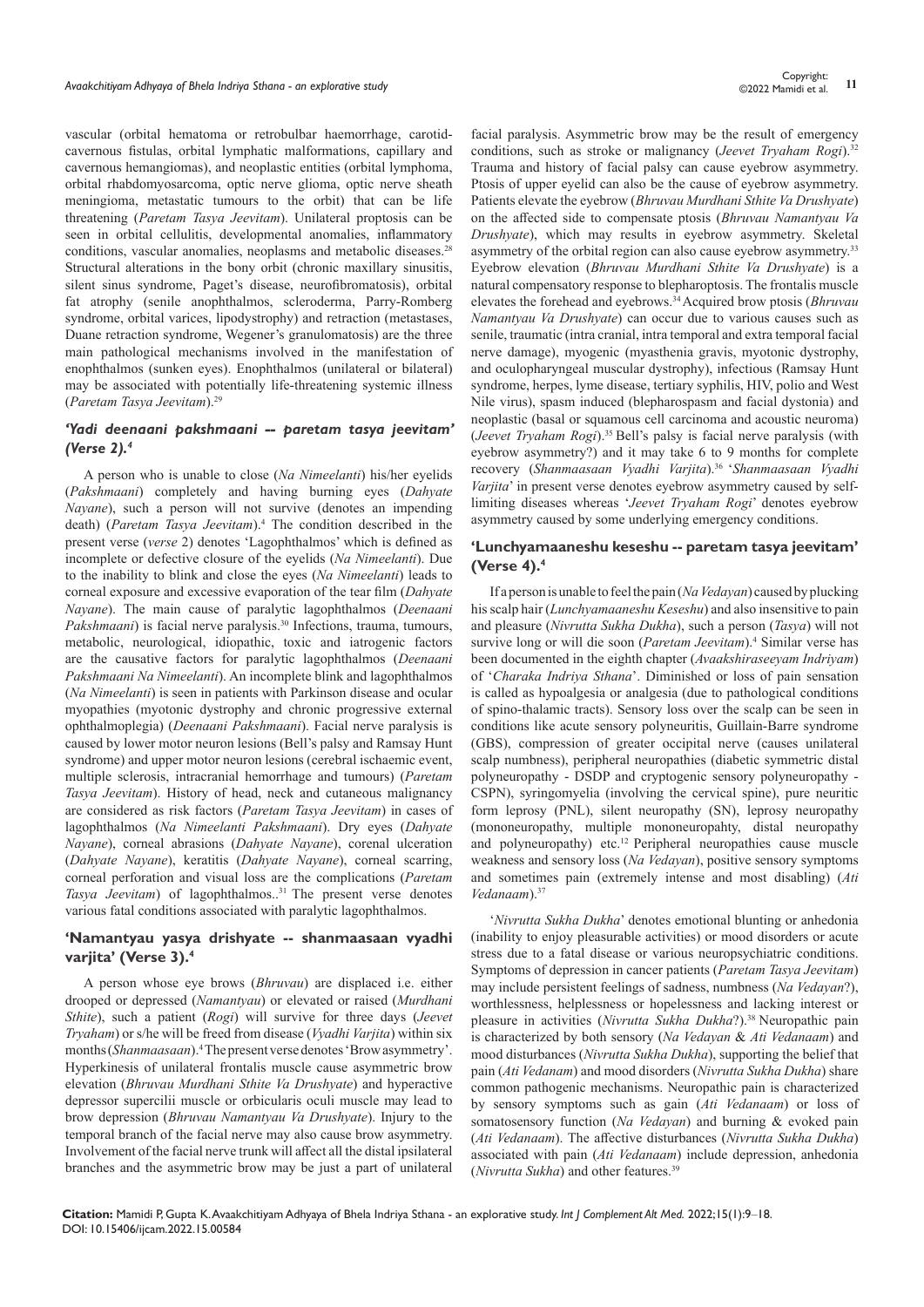## **'Yasyaaturasya pitaka vyango -- paretam tasya jeevitam' (Verse 5).4**

Manifestation of (*Drushyate*) hyperpigmentation (*Vyanga*) or skin lesions (*Pidaka*) on face (*Mukhe*) without any known cause (*Adrushtapurvam*) for the first time (*Pradhamam*) denotes an imminent death (Paretam Tasya Jeevitam)..<sup>4</sup> Skin becomes deadly pale or turns white or attains earth-like colour (*Vyanga*?) during end-of-life stages (*Paretam Tasya Jeevitam*) in senile dementia patients.<sup>40</sup> Scleroderma is characterized by indurated and thickened skin (*Pidaka*?) involving various body parts including face (*Mukhe*). Scleroderma diabeticorum is unresolving and progressive in nature (*Paretam Tasya Jeevitam*?). Necrobiosis lipoidica (NL) is a chronic granulomatous skin disease commonly seen in diabetic patients. NL begins as a single or group of erythematous papules that later expand and aggregate into plaques (*Pidaka*) with atrophic center containing telangiectasias. NL lesions can occur on face also (*Mukhe*). The pathogenesis of NL is not well understood (*Adrushtapurvam*) and it is a chronic, disfiguring, debilitating condition and difficult for clinicians to manage (*Paretam Tasya Jeevitam*). Rubeosis faciei is characterized by chronic erythema of the face with flushed appearance (*Vyanga*) that is more prominent in lighter coloured skin people. Rubeosis faciei is associated with complications of diabetes mellitus, such as neuropathy, retinopathy, and nephropathy (*Paretam Tasya Jeevitam*).<sup>41</sup> The dermal induration in systemic sclerosis is commonly associated with hypo or hyperpigmentation (*Vyanga*) and telangiectasias of the skin, and can be observed on face (*Mukhe*) giving typical facial features called 'mask-like face' (*Mukhe Vyanga*). The exact pathology of systemic sclerosis is unknown (*Adrushta Purvam*). Patients with diffuse systemic sclerosis have poor prognosis associated with wide range of systemic complications (*Paretam Tasya Jeevitam*).<sup>42</sup> Eczema herpeticum can become severe, progressing to disseminated infection and death if not treated (*Paretam Tasya Jeevitam*). Patients often present with herpetic vesicles (*Pidaka*) most often on the face (*Mukhe*).<sup>43</sup>Ectopic adrenocorticotropic hormone (ACTH) syndrome is characterized by skin hyperpigmentation (*Vyanga*) along with other features. This syndrome is frequently associated with smallcell lung cancer or oat cell carcinoma, colon, pancreas, gallbladder, thyroid, breast cancers and carcinoid tumours, pheochromocytoma and haematological malignancies (*Paretam Tasya Jeevitam*). Facial hyperpigmentation (*Mukhe Vyanga*) can be seen in ACTH ectopic syndrome due to periampullary cancer (*Paretam Tasya Jeevitam*?).<sup>44</sup>

## **'Sushyate nasika vamsha -- paretam tasya jeevitam' (Verse 6).4**

The patient who has been suffering with atrophy (*Sushyate*) of the nasal septum (*Nasika Vamsha*) associated with swollen shoulders (*Amso Prudhutvam*) and cough (*Kasa*) will not survive for long (or will die soon) (*Paretam Tasya Jeevitam*).<sup>4</sup> Similar verse has been documented in the eighth chapter (*Avaakshiraseeyam Indriyam*) of '*Charaka Indriya Sthana*'; according which, '*Glaayate Nasika Vamsha*' denotes 'saddle nose deformity' (due to various infections such as leproys, syphilis, Wegener granulomatosis, relapsing polychondritis - RPC etc) whereas '*Prudhutvam Nasika Vamsha*' denotes rhinophyma associated with systemic malignancies or skin cancers. Saddle nose deformity is characterized by the deviation of the nasal septum, nasal obstruction and collapse of cartilaginous dorsum of the nose (*Sushyate Prudhutvam Nasika Vamsha*)..<sup>12</sup>RPC is an episodic, progressive inflammatory disorder characterized by immune-mediated damage of cartilaginous structures such as the ears, nose (*Sushyate Nasika Vamsha*), joints (*Amso Prudhutvam*) and respiratory tract (*Kasa*). Nasal chondritis (*Sushyate Nasika Vamsha*), costochondritis & oligo/

polyarthritis with tenosynovitis (*Amso Prudhutvam*?) and chronic laryngotracheal & bronchial chondritis (*Kasa*) can be seen in RPC.<sup>45</sup> Saddle type appearance of nose (*Sushyate Nasika Vamsha*), swelling of shoulders (*Amso Prudhutvam*), and cough (*Kasa*) can be seen in chronic atrophic perichondritis.<sup>46</sup> The present verse denotes various conditions such as leprosy, syphilis, Wegener granulomatosis, RPC etc associated with life threatening complications.

## *'***Atyushnam va ati sheetam va -- paretam tasya jeevitam' (Verse 7).4**

The person, who feels (*Manyate*) his/her palms and soles (*Paani Paadam*) excessively hot (*Atyushna*) or cold (*Ati Sheeta*) or excessively soft (*Ati Mrudu*) or stiff (*Ati Stabdha*), such a person will not survive or will die soon (*Paretam Tasya Jeevitam*)..<sup>4</sup> The present verse denotes various vascular, neurological, musculoskeletal and autoimmune conditions.

#### **Atyushna paani paadam**

Warm hands (*Atyushna Paani*) indicate the body is acting to lose heat.<sup>47</sup>The skin is bright red, dry, scaly and warm to touch (*Atyushna*) in Erythroderma patients. Involvement of palms and soles (*Paani Paadam*) with hair loss and nail shedding can be seen in erythroderma patients. Erythroderma can be fatal (*Paretam Tasya Jeevitam*) and may be a cutaneous manifestation of malignancy.<sup>48</sup>Thyrotoxic skin is characterized by warmness (*Atyushna*) (due to increased cutaneous blood flow), moistness (reflection of the underlying metabolic state) and smoothness (Ati Mrudu).<sup>49</sup> Soles (*Paadam*) and palms (*Paani*) could be affected primarily in Erythromelalgia (EM). The skin in EM becomes erythematous and warm (*Atyushna*), referred by the patient as a burning pain (*Atyushnam Manyate*).<sup>50</sup>*Atyushna Paani Paadam* also represents hyperthermia caused by various underlying conditions such as widespread anhidrosis due to cholinergic failure, Sicca syndrome, idiopathic generalized anhidrosis, Ross syndrome, chronic idiopathic anhidrosis, generalized autonomic failure, diabetic autonomic neuropathy, multiple system atrophy (MSA), spinal cord injury, status epilepticus, Fabry's disease, pheochromocytoma, cholinergic neuropathy, autoimmune autonomic ganglionopathy, generalized small fiber neuropathy, and hot environment.<sup>51</sup>

#### **Ati sheeta paani paadam**

Cold hands (*Ati Sheeta Paani*) indicate that the body is acting to retain heat.47 Decreased local temperature (*Ati Sheeta*) also suggests ischemia or reduced blood flow to that part.<sup>7</sup> Raynaud's phenomenon (RP) is an exaggeration of the normal physiological response to cold exposure (*Ati Sheeta Paani*) classically described with a triphasic colour change of the digits (*Paani*). Raynaud's is the common presenting symptom for various connective tissue diseases like scleroderma, lupus and mixed connective tissue disease.52 Cold hypersensitivity in the hands and feet (CHHF) (*Ati Sheeta Paani Paadam Manyate*) patients complain of coldness in the hands and feet in an environment that is not considered cold.<sup>53</sup>*Ati Sheeta Paani Paadam* also represents hypothermia caused by various underlying conditions such as malnutrition, exposure to extreme cold, hypoglycaemia, diabetic ketoacidosis, hypothyroidism, adrenal failure, hypopituitarism, renal failure, shock, sepsis, anorexia nervosa, dementia, schizophrenia, hepatic encephalopathy, head trauma, spinal cord injury, stroke, Parkinson's disease (PD), MSA, myopathy, peripheral neuropathy, Wernicke encephalopathy, amyotrophic lateral sclerosis (ALS), and multiple sclerosis (MS). Autonomic disorders causes thermoregulatory failure and leads to hypothermia (*Ati Sheeta*) or hyperthermia (*Atyushna*), both of which carry substantial risk of morbidity and mortality (*Paretam Tasya Jeevitam*).<sup>51</sup>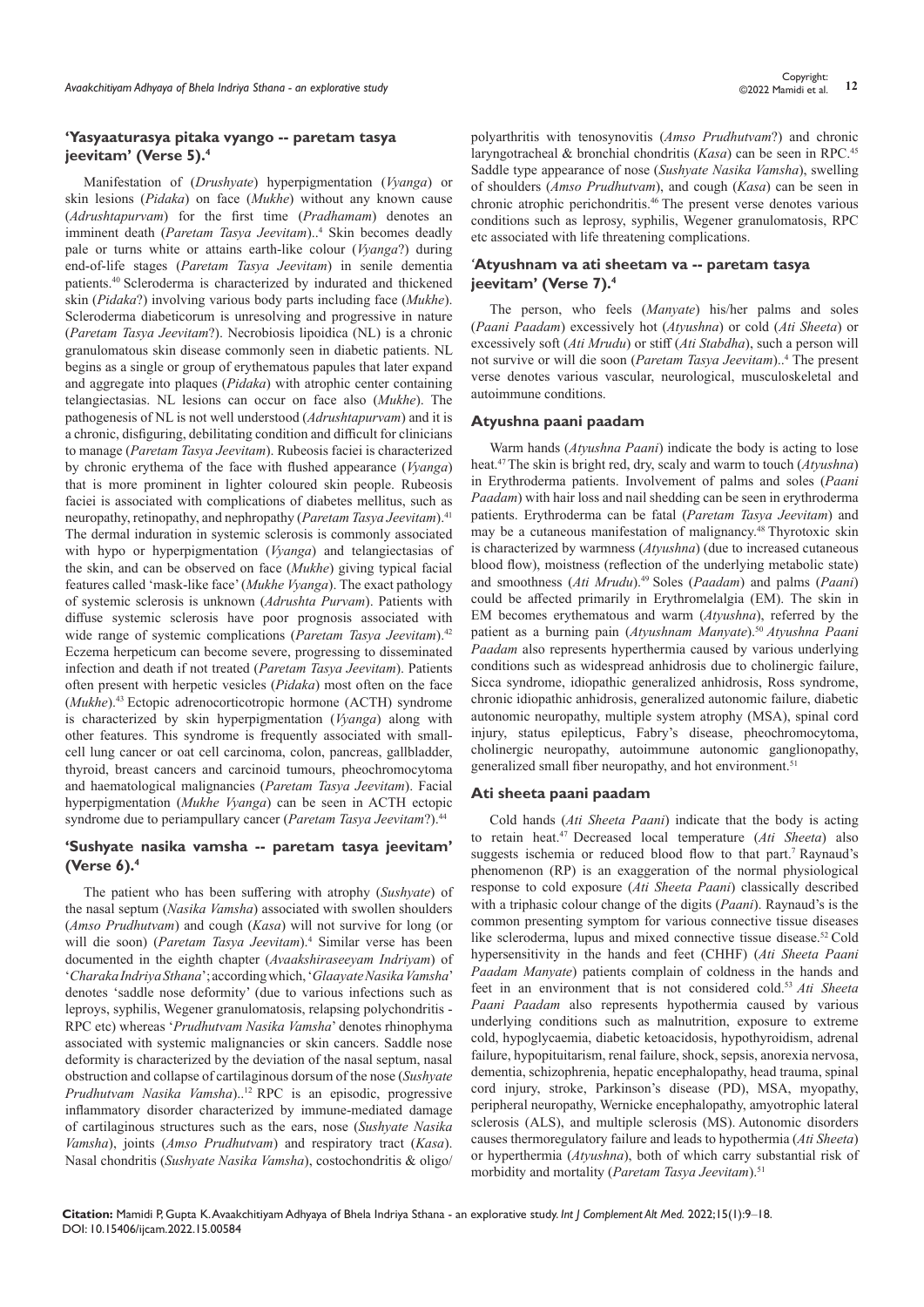#### **Ati mrudu paani paadam**

Excessive softness of palms and soles (*Ati Mrudu Paani Paadam*) may represent palmoplantar hyperhidrosis caused by thyrotoxicosis, Hodgkin's disease, chronic alcoholism, DM, tuberculosis and malignancies (*Paretam Tasya Jeevitam*).<sup>54</sup>*Ati Mrudu Paani Paadam* may also denotes conditions associated with muscle wasting or atrophy seen in motor neuron disease (MND), ALS, muscular dystrophies, distal myopathies, and neuromuscular diseases. *Ati Mrudu Paani Paadam* also represents oedema (due to inflammatory or noninflammatory pathologies) of palms and soles. Excessively moist and smooth skin (*Ati Mrudu*) can also be seen in thyrotoxicosis.<sup>49</sup>

#### **Ati stabdha paani paadam**

Tetany is characterised by episodic paraesthesia of the hands, feet (*Paani Paadam*) and lips, associated with stiffness or cramps (*Ati Stabdha*). Hypocalcaemia and alkalosis are the important causes for tetany.55 Muscle rigidity or spasticity of hands (*Ati Stabdha Paani*) can also be seen in conditions such as dystonias, MND, ALS, MS, spinal muscular atrophy (SMA), progressive muscular atrophy (PMA), carpal tunnel syndrome (CTS), cervical rib etc.<sup>56</sup> Nephrogenic fibrosing dermopathy (NFD) or Nephrogenic systemic fibrosis (NSF) is a progressive form of fibrosis that develops in many systems and causes severe contractures (*Ati Stabdha*) of joints in patients with end stage renal disease (ESRD) (*Paretam Tasya Jeevitam*). Tender hands with stiffness and feet (*Ati Stabdha Paani Paadam*) with restriction of movement along with thick hard skin can be found in NSF patients.<sup>57</sup> Dupuytren's disease (DD) is characterized by fibromatosis (*Ati Stabdha*) in areas such as the palms (*Paani*), fingers, knuckle pads, and sole of the foot (*Paadam*). DD can be defined as shortening, thickening, and fibrosis (*Ati Stabdha*) of the palmar fascia (*Paani*) producing a flexion deformity of a finger (*Ati Stabdha*).<sup>58</sup>*Ati Stabdha Paani Paadam* also represents various underlying neurological, musculoskeletal, neuromuscular, inflammatory or autoimmune systemic illnesses.

#### **'Yo avateerna nadeem purnaam -- yasya naasteeti tam vidu' (Verse 8).4**

The person (*Yo*) who have descended (*Avateerna*) in to the river (*Nadeem*) full of water (*Purnaam*) and perceives (*Pashyati*) net like objects (*Jaalakam*) in clear water; always feels that his/ her body (*Gaatram*) is anointed with water (*Liptamaadbhishcha*), such a person will die soon (*Yasya Nasteeti Tam Vidu*)..<sup>4</sup> Similar verse has been documented in the fourth chapter (*Indriyaneekam Indriyam*) of '*Charaka Indriya Sthana*'; according to which, '*Jaalam Ajaalavate*' (perceiving cobweb like structures in their absence) denotes 'eye floaters' which are clearly visible on plain backgrounds such as '*Jale Suvimale*' (clean and clear water). Eye floaters are the common complaints by the patients in ophthalmological clinics that are described as spots, threads, hair like, hollow circles, cobwebs (*Jaalakam*), and flashes. Eye floaters occur due to liquefaction in the vitreous body which ultimately leads to posterior vitreous detachment (PVD). The word '*Toye Pashyati Jaalakam'* denotes cobweb like eye floaters that are visible clearly on plain backgrounds. Myodesopsia is seen in various conditions such as optic neuritis, chronic myeloid leukemia (*Yasya Naasteeti Tam Vidu*?), vitreous syneresis, retinal detachments, vitritis, and macular edema.<sup>8</sup>

'*Gaatram Liptamaadbhishcha*' (feeling like one's body is wet or anointed with water) denotes tactile hallucinations (THs) or somatic delusions seen in various neurological, psychiatric and organic brain syndromes. In elementary forms of THs, the patient feels diffuse or limited, discontinuous or continuous, skin impressions such as hot,

cold, humidity (*Gaatram Liptamaadbhishcha*), pressure, itching, bites, burns, etc. THs and somatic delusions can be seen in patients with cerebrovascular accidents (CVA). Somatic delusions can be found in lenticular, thalamic and medullar lesions in the right posterior temporo-parieto-occipital cortex whereas THs and bizarre delusions are seen in left temporo-parieto-occipital ischemic stroke. THs and complex visual hallucinations are seen in right temporoparieto-occipital ischemic stroke.<sup>59</sup> Patients describe their THs like, 'feeling that something such as oil is put in contact with or touched the body' or 'a thin layer of oil was put on my body' (similar to *Gaatram*  Liptamaadbhishcha?).<sup>60</sup> Feeling like 'stuffiness' (a type of tactile hallucinations) (*Gaatram Liptamaadbhishcha*) comes under the category of 'coenesthopathy'. Chloral tactile hallucinations produce feelings of 'humidity' over the skin (*Gaatram Liptamaadbhishcha*). THs are associated with organic states such as brain injury, dementia, hypophyseal tumours, diabetes and malignancies (i.e., carcinoma of cervix, breast, colon, lung etc) (*Yasya Naasteeti Tam Vidu*?).<sup>61</sup> Abnormal bodily sensations (cenesthesias) can be seen in 'Cenesthopathic schizophrenia'. 'Cenesthopathy' is defined as 'pathological body sensations', such as the feeling that a hand has turned to jelly'. Feeling like 'falling or sinking' (*Gaatram Liptamaadbhishcha*) is one of the most commonly reported cenesthetic sensations. Cenesthesias can be seen in schizoid and schizotypal personality disorder, delusional disorder, neuroses, Munchausen's syndrome, melancholic depression, organic brain diseases (*Yasya Naasteeti Tam Vidu*?) such as tumours, vascular, traumatic and inflammatory diseases, MS, complex partial seizures and hypochondriasis.<sup>62</sup>

### **'Vivartayati ya seershamatyardham -- naasti tasya chikitsitam' (Verse 9).4**

Excessive and persistent turning (*Vivartayati*) of the head (*Seersham*) to one side or head tremors (*Vivartayati*?) associated with excessive sweating (*Atyardham*) on nose (*Naasa*) and loss of sweating (*Na Swidyate*) on forehead (*Lalaatam*) denotes an imminent death (*Naasti Tasya Chikitsitam*).<sup>4</sup> Similar verse has been documented in the eighth chapter (*Avaakshiraseeyam Indriyam*) of '*Charaka Indriya Sthana*'; according to which, '*Shiro Vikshipate Krichhraan*' denotes head titubation or tremors or rhythmic shaking or neck rigidity or neck stiffness and '*Lalaata Sruprata Sweda*' denotes focal hyperhidrosis on forehead. Both neck rigidity with stiffness and focal hyperhidrosis can be seen in can be seen in various conditions such as versive and atonic seizures, occipital lobe epilepsy (OLE), spinal cord injury (SCI) at the level of cervical spine, intramedullary spinal cord tumours, and syringomyelia.<sup>17</sup>In present verse, '*Vivartayati Seersham*' denotes involuntary muscle contractions in the neck that cause abnormal postures and movements of the neck and head whereas '*Atyardham Swidyate Naasa*' denotes focal hyperhidrosis on nose and '*Na Swidyate Lalaatam*' represents anhidrosis over forehead.

#### **Lalaatam na swidayte & atyardham swidyate naasa**

Central or neuropathic anhidrosis (*Na Swidyate Lalaatam*?) can be seen in various conditions such as tumours or infarctions of the hypothalamus, pons, or medulla, spinal cord tumours, SCI, or infarctions, degenerative syndromes (Ross syndrome or Shy-Drager syndrome), Horner syndrome, autoimmune autonomic and peripheral neuropathy (diabetes, alcohol use disorder, leprosy, amyloidosis).<sup>63</sup>Unilateral anhidrosis can be found in the patients of Horner syndrome (they perspire on one side of the forehead but not on the other) (*Lalaatam Na Swidyate*).<sup>64</sup> Anhidrosis (*Na Swidyate*) in Ross syndrome develops slowly and it is progressive in nature. Wide spread anhidrosis (*Na Swidyate*) is associated with compensatory hyperhidrosis (*Atyardham Swidyate*) in remaining areas.<sup>65</sup> A cortical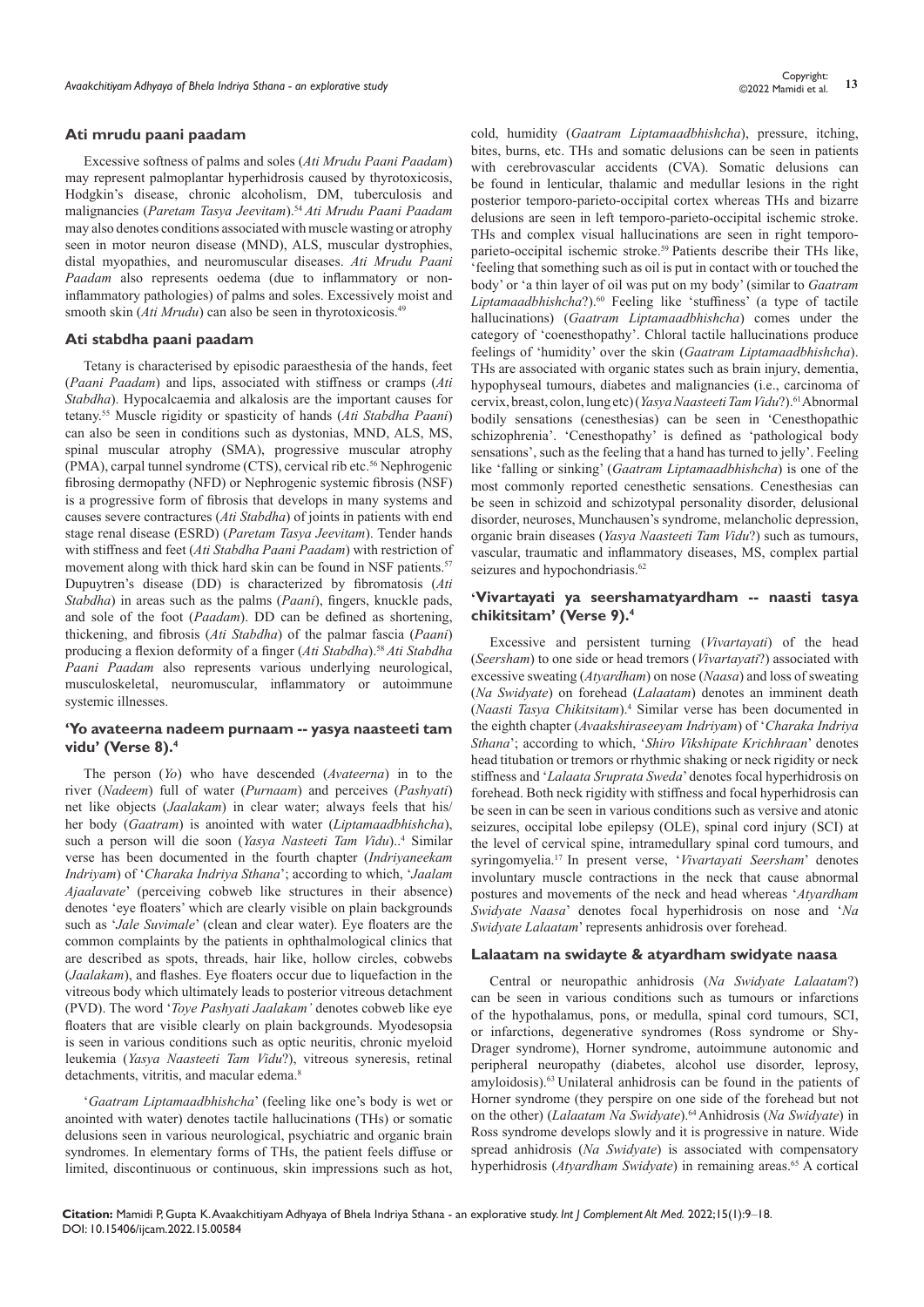lesion cause contralateral anhidrosis (*Na Swidyate*), a lesion in the medulla could result in contralateral or ipsilateral anhidrosis (*Na Swidyate*), and any lesion distal to the medulla will cause ipsilateral anhidrosis (Na Swidyate).<sup>66</sup> Developing segmental or localized hyperhidrosis (*Atyardham Swidyate*) is rare and it can present on the forehead (*Lalaatam*), axilla, palm, or feet. Unilateral hyperhidrosis (*Atyardham Swidyate*) tends to be more common on the right side of the face, with anhidrosis (*Na Swidyate*) on the left side..<sup>67</sup> Hence both hyperhidrosis (*Atyardham Swidyate Naasa*) and anhidrosis (*Na Swidyate Lalaatam*) can occur together in a same patient based on the above findings.

#### **Vivartayati seersham**

Cervical dystonia or torticollis affects the neck muscles, causing the head to turn and twist or be pulled forward or backward (*Vivartayati Seersham Atyardham*). This can be seen in Parkinsonian syndromes such as idiopathic parkinsonism, secondary parkinsonism (vascular, posttraumatic, post-encephalitis), PD plus or Parkinson's plus syndromes (MSA, dementia with Lewy bodies - DLB, PSP, corticobasal syndrome), heredodegenerative parkinsonism (spinocerebellar ataxia, Wilson's disease, Huntington's disease, ataxia syndrome) etc. Dropped head syndrome, craniocervical dystonia (*Vivartayati Seersham Atyardham*) or oromandibular dystonia or anterocollis (*Vivartayati Seersham Atyardham*) associated with hypo or anhidrosis (*Na Swidyate Lalaatam*?) can be seen in MSA.<sup>68</sup>Orofacial dystonia, disproportionate anterocollis (*Vivartayati Seersham Atyardham*), myoclonus and dystonia involving cervical regions which manifests as anterocollis (*Vivartayati Seersham Atyardham*) are seen in MSA. Autonomic symptoms of MSA may include anhidrosis (*Na Swidyate*  Lalaatam?).<sup>69</sup> The present verse denotes various neurological, neuromuscular and musculoskeletal conditions that are associated with poor prognosis.

## **'Jwaryate kaasate vaapi -- yatha preta stathaiva sa' (Verse 10).4**

Person suffering with fever (*Jwaryate*), cough (*Kaasate*), gasping for breath (*Aakramyate*), dyspnoea (*Uchvasati Drudham*) and fainting (*Taamyate*) will not survive for long (*Yatha Preta Stathaiva*).<sup>4</sup> The present verse denotes upper or lower respiratory tract infections (URTI & LRTIs) causing septicaemia, systemic inflammatory response syndrome (SIRS), multiple organ dysfunction syndrome (MODS), septic shock and ultimately death. Fever (*Jwaryate*), cough (*Kaasate*), tachypnea (*Uchvasati Drudham*), inspiratory rales (*Uchvasati Drudham*), bronchial breathing (*Uchvasati Drudham*) and pleuritic pain can be seen in pneumonia.<sup>70</sup> In pneumonia, the diffusion of oxygen is limited and leads to shortness of breath (*Uchvasati Drudham*).<sup>71</sup> Central airway obstruction can be caused by malignancies such as lung cancer (*Yatha Preta Stathaiva*) extending into the airway lumen and it manifests with symptoms of respiratory distress (*Aakramyate* or *Uchvasati Drudham*), stridor (*Uchvasati Drudham*), dyspnoea (*Uchvasati Drudham*), haemoptysis, cough (*Kaasate*) and fever (*Jwaryate*) due to post-obstructive pneumonitis.<sup>72</sup> COVID-19 infection is associated with signs and symptoms such as fever (*Jwaryate*), cough (*Kaasate*), nasal congestion, sore throat, shortness of breath (*Aakramyate* or *Uchvasati Drudham*), myalgias, headaches, and presyncope or syncope (*Taamyate*).<sup>73</sup> Pulmonary embolism (PE) is characterized by dyspnoea (*Uchvasati Drudham*), cough (*Kaasate*), tachypnea (*Uchvasati Drudham*), hypoxia (*Aakramyate*), hydrothorax, edema in lower extremities, fever (*Jwaryate*), syncope (*Taamyate*), hemoptysis and pleuritic pain.<sup>74</sup>LRTIs ranked second among the leading causes of sepsis. Six types of organ dysfunction

are seen in sepsis, neurological (altered mental status) (*Taamyate*), pulmonary (with hypoxaemia) (*Aakramyate* or *Uchvasati Drudham*), cardiovascular (shock) (*Taamyate*), renal, haematological and hepatic. Patients with sepsis typically present with altered mental status manifested by lethargy, confusion (*Taamyate*) or delirium (*Yatha Preta Stathaiva*). Sepsis is characterized by features like tachypnoea (a hallmark of sepsis-induced adult respiratory distress syndrome) (*Uchvasati Drudham*), hypoxaemia, hypercarbia, respiratory muscle fatigue, respiratory failure (*Aakramyate* or *Uchvasati Drudham*), decreased lung compliance, impaired oxygen uptake and carbon dioxide elimination, left ventricular heart failure and multiple organ failure (which causes death) (*Yatha Preta Stathaiva*).<sup>75</sup>

## **'Yasyodaram samaadhmaatam -- yatha preta stathaiva sa' (Verse 11).4**

Patient suffering with abdominal distension (*Udara Samaadhmaatam*), eyelid swelling (*Vartma Samaadhmaatam*), diarrhoea (*Bhinnam Purisham*) and thirst (*Trishna*) will not survive for long or will die soon (*Yatha Preta Stathaiva*).<sup>4</sup> The present verse denotes a condition of inflammatory bowel disease (IBD) with ocular manifestations. Diarrhoea (*Bhinnam Purisham*), abdominal distension (*Udara Samaadhmaatam*) and features of dehydration (*Trishna*) can be seen in the patients with IBD. Patients with IBD tend to have much higher mortality (*Yatha Preta Stathaiva*).<sup>76</sup> Though IBD has a specific predilection for the intestinal tract, it is a systemic inflammatory disorder affecting multiple organs, including the eye (*Vartma Samaadhmaatam*?). IBD includes both ulcerative colitis (UC) and Crohn's disease (CD). Ocular complications (*Vartma Samaadhmaatam*) in IBD patients include conjunctivitis, episcleritis, scleritis, anterior uveitis, marginal keratitis, retinitis, optic neuritis, retinal vascular occlusive disease, and orbital inflammatory syndrome (inflammation of the glands, muscles, and connective tissue that surround the eye) (*Vartma Samaadhmaatam*).<sup>77</sup> The incidence of colorectal cancer (CRC) (*Yatha Preta Stathaiva*) is increased in UC patients whereas cancers in the small & large intestines (especially in the rectum and anal canal) are high in CD patients (*Yatha Preta Stathaiva*).<sup>78</sup>

## **'Anaaratam gruhe yasya -- yasya syaat tam vivarjayet' (Verse 12).4**

A person, who hears continuous (*Anaaratam*) loud sounds similar to that of ringing of brass bells (*Kaansyam Bhidyeta*), perceives moon light (*Chandra*) as very bright (*Teekshno*) and bright sunlight (*Arka*) as dull or hazy (*Mrudushcha*), such a person should be left alone or should not be treated (denotes an imminent death) (*Tam Vivarjayet*).<sup>4</sup> *Kaansyam Bhidyeta* denotes tinnitus (a ringing or buzzing noise in the ears) whereas '*Chandra Teekshno*' and '*Mrudushchaarko'* denotes visual perceptual distortions (VPDs) or visual illusions. The present verse denotes a condition of Visual snow syndrome (VSS). VSS is characterized by a constant (*Anaaratam*) positive visual disturbance (*Chandra Teekshno*) over the entire visual field. Visual symptoms such as palinopsia, entoptic phenomena, photophobia, and nyctalopia are seen in VSS. VSS likely represent a clinical continuum (*Anaaratam*), with varying severity. Severe VSS (*Tam Vivarjayet*) commonly associated with comorbid conditions such as migraine and tinnitus (*Kaansyam Bhidyeta*).79 Cortical hyperexcitability and thalamocortical dysrhythmia are potential mechanisms for the manifestation of symptoms in VSS. Phonophobia and daily tinnitus (*Anaaratam Kaansyam Bhidyeta*) are the non-visual symptoms of VSS.<sup>80</sup> Comorbid migraine aggravates the VSS by worsening some of the additional visual symptoms (*Chandra Teekshno* & *Mrudushchaarko*)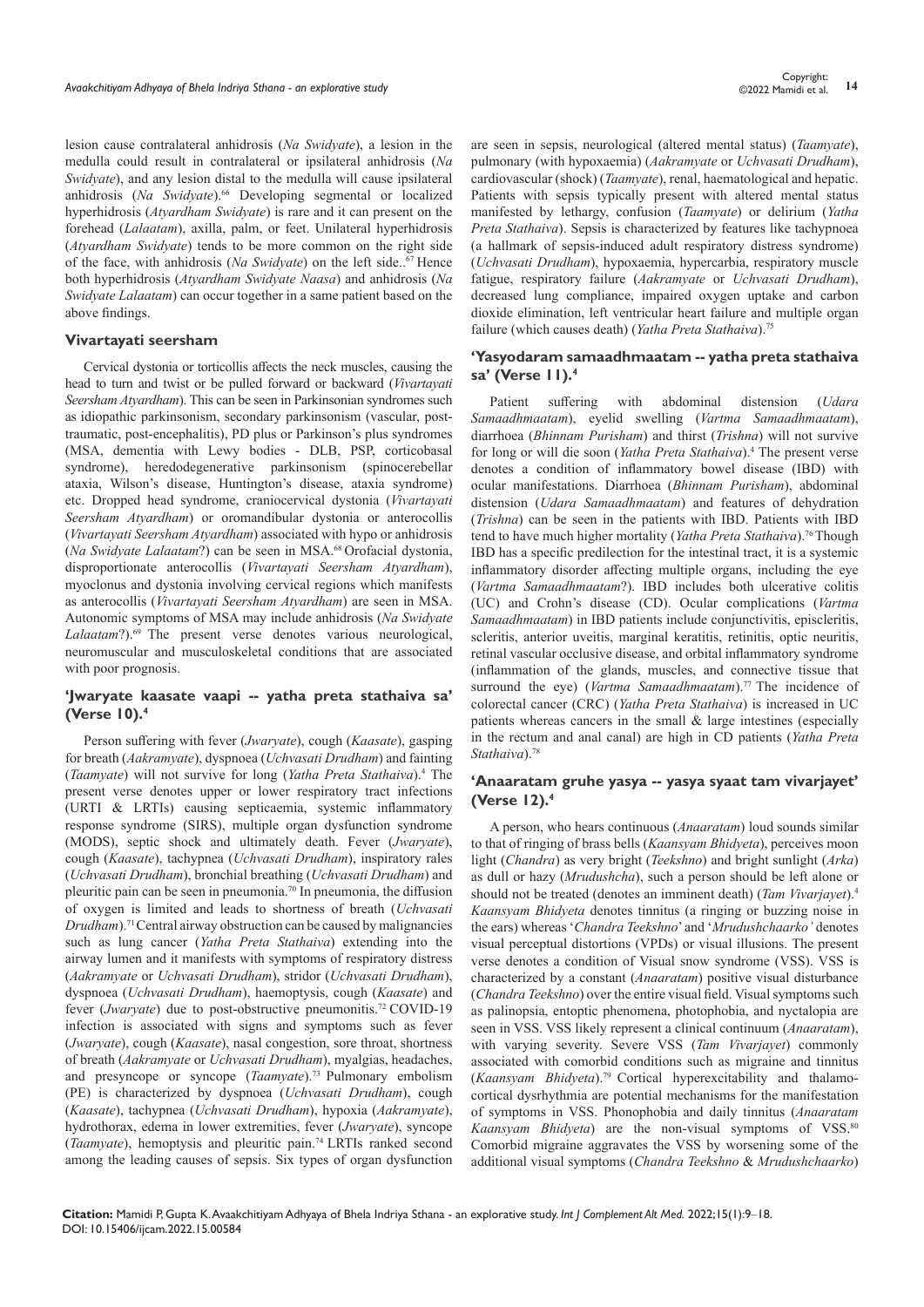and tinnitus (*Kaansyam Bhidyeta*). Spontaneous photopsia (bright flashes of light) (*Chandra Teekshno*?), photophobia, and nyctalopia (impaired night vision) (*Chandra Teekshno*?) are seen in VSS.<sup>81</sup> VSS patients describe their visual disturbances as constant flashing lights (*Chandra Teekshno*?) or small flashing dots and a granular or hazy image (*Mrudushchaarko*?) with a static like background or missing areas (*Mrudushchaarko*?) in visual field or flickering (*Chandra Teekshno*?) throughout the visual field or worsening of visual disturbances in dim light (*Chandra Teekshno*?).<sup>82</sup>Visual disturbances along with tinnitus explained in the present verse represent VSS.

#### **'Apradhatu pradhaturva swastho -- na sa jeevati taadrusha' (Verse 13).4**

A healthy person (*Swastha*) or a patient (*Aatura*), who perceives the smell like sandal wood (*Chandanamivaavaati*) even in the absence of wood (*Apradhatu*) or metal (*Pradhatu*) or any other such perfumery substance nearer to him/her, such a person will not survive for long (*Na Sa Jeevati Taadrusha*)..4 Description of the present verse according to another text is, 'a healthy person (*Swastha*) or a patient (*Aatura*) either physically well built (*Pradhatu*) or emaciated/ malnourished (*Apradhatu*) and emits the smell like sandal wood (*Chandanamivaavaati*) in the absence perfumery substance nearer to him/her, such a person will not survive for long (*Na Sa Jeevati*  Taadrusha)'.<sup>3</sup> Both of these versions have one major difference, perceiving the smell in its absence or emitting the smell. The word '*Chandanamivaavaati'* denotes either olfactory disorder like parosmia (qualitative wrong perception of odours) (*Apradhaturva Pradhaturva Chanadanamivaavaati*) or phantosmia (perception of odours in the absence of a relevant odour source) (*Apradhaturva Pradhaturva Chanadanamivaavaati*). Patients may perceive some other odour after being presented with an odour of roses (similar to *Chandana*), denotes a distorted odorous perception (*Iva Aavaati*). Parosmia patients may also perceive different odours (*Apradhaturva Pradhaturva*) qualitatively smell more or less the same (*Chanadanamivaavaati*). Parosmia and/or phantosmia can be seen in viral URTIs, after skullbrain trauma, sinusitis, infected paranasal sinuses, polyposis nasi, aging (*Swastha*), neurological illnesses (PD, Alzheimers disease - AD, DLB, MSA, Huntington's disease, MND, Friedreich's ataxia, PSP, corticobasal degeneration, spinocerebellar ataxia, idiopathic parkinson's syndrome - IPS and epilepsy), pathologies which involve orbitofrontal cortex, vitamin deficiencies, thyroid disorders, kidney and liver failure, intranasal carcinomas and malignant brain tumours (*Aatura Na Sa Jeevati Taadrusha*). Notable consequences like weight gain (*Pradhatu*) or weight loss (*Apradhatu*) are one among the three criteria's mentioned in the classification of qualitative smell disorders (*Chandanamivaavaati*).<sup>83</sup>

Hundreds of volatile organic compounds (VOCs) are emitted (*Chandanamivaavaati*) from the human body depends upon various factors such as age, diet, gender, physiological status and genetic phenotype (*Swastha*). Disease specific VOCs (*Aatura*) can be used as diagnostic olfactory biomarkers of infectious, metabolic, genetic disorders and other diseases. Body odours are unique to individuals and they can be considered as 'odour finger prints.' Qualitative and quantitative changes in VOCs (*Apradhaturva Pradhaturva Chanadanamivaavaati*) can occur in different disease conditions (*Aatura*) or various physiological variations (*Swastha*). VOCs are specific to certain diseases (*Aatura*). Diagnosis of a specific disease (*Aatura*) can be made by the odour emitted by the patient (*Chanadanamivaavaati*).<sup>6</sup> The present verse denotes either parosmia and/or phantosmia associated with various fatal underlying conditions or disease specific VOCs.

## **'Yuthikotpanna gandashcha -- yo vaati na sa jeevati' (Verse 14).4**

Person is unable to perceive the smell of jasmine flowers (*Yuthikotpanna Gandhashcha*) and maintain energy levels (*Balya*?) even without having food (*Abhakta*), such a person will not survive for long (*Yo Vaati Na Sa Jeevati*)..4 Description of the present verse according to another text is, 'a person who has a garland (*Yuthika*) of goitres (*Gandashcha*) and also moves (*Vaati*) about as if he has a '*Vartma'* disease, such a person will not survive (*Na Sa Jeevati*)..<sup>3</sup> Both of these versions have declared that the present verse (*verse* 14) can't be translated in a meaningful way due to errors in the original script.<sup>3,4</sup> According to the context, the present verse represents olfactory disorder (the person unable to perceive the smell of jasmine flowers) associated with some gastrointestinal disturbances. Anosmia (*Yuthikotpanna Gandhashcha*) and hyposmia are defined as the inability or reduced ability to smell and it can be caused by aging, chronic sinonasal diseases, severe head trauma, URTIs and neurodegenerative diseases (*Na Sa Jeevati*). Anosmia patients have reported loss of appetite (*Abhakta*?) without any changes in their healthy eating patterns, food intake, or nutritional status (*Balyo*?). Afflicted individuals with anosmia (*Yuthikotpanna Gandhashcha*) may change their food preferences (*Abhakta*?), trying to use nonolfactory sensations to maintain food enjoyment, which may result in weight gain (*Balyo*?).<sup>84</sup> Though the description of the present verse is unclear as cited by various authors, $3,4$  it can be understood according to the context as a condition of anosmia (generalized or specific) associated with fatal underlying disease.

## **'Dvishadbhi kurute sakhyam ya -- paretam tasya jeevitam' (Verse 15).4**

A person who makes friendship with enemies (*Dvishadbhi Kurute Sakhyam*) and enmity with friends (*Priyairyati Vipriyam*) and also get angry (*Kupyate*) suddenly (*Akasmaat*) without having any apparent reason, such a person will die soon (*Paretam Tasya Jeevitam*).<sup>4</sup> The present verse denotes social inappropriateness or behavioural disinhibition or behavioural and psychological symptoms in dementia (BPSD) seen in neurodegenerative disorders or dementias. BPSD includes depression, anxiety, agitation & aggression (*Kupyate* & *Vipriyam*), apathy, disinhibition (*Kurute Sakhyam*), hallucinations, delusions, irritability & emotional lability (*Kupyate* & *Vipriyam*), euphoria, and aberrant motor, sleep, and eating behaviours. One major BPSD domain seen in AD patients is the hyperactivity– impulsivity–irritiability–disinhibition–aggression–agitation (HIDA) domain.85 Behavioural abnormalities (*Dvishadbhi Kurute Sakhyam*, *Priyairyati Vipriyam* and *Kupyate*) like aggression (*Kupyate*) seem to occur more in advanced dementia (*Paretam Tasya Jeevitam*). Behavioural disturbances like physical violence, hitting, accusatory behaviours (*Kupyate*) and suspiciousness (*Priyairyati Vipriyam*?) can be found in dementias. Aberrant motor behaviour and agitation/ aggression (*Kupyate*) are more common in patients with advanced dementia (*Paretam Tasya Jeevitam*). Personality changes (*Dvishadbhi Kurute Sakhyam*, *Priyairyati Vipriyam*) are most common in AD and Frontotemporal dementia (FTD). Loss of personal and social awareness, decline in social interpersonal conduct (*Priyairyati Vipriyam*), loss of insight, and emotional blunting are characteristic features of FTD. Physical aggressiveness (*Kupyate*) is one of the most serious and challenging behavioural disturbances in dementia (*Paretam Tasya*  Jeevitam).<sup>86</sup> Impairment of social cognition (the cognitive ability to process social information coming from others) such as emotions, to attribute mental states to others, and to respond appropriately to them (*Dvishadbhi Kurute Sakhyam*, *Priyairyati Vipriyam* and *Kupyate*) is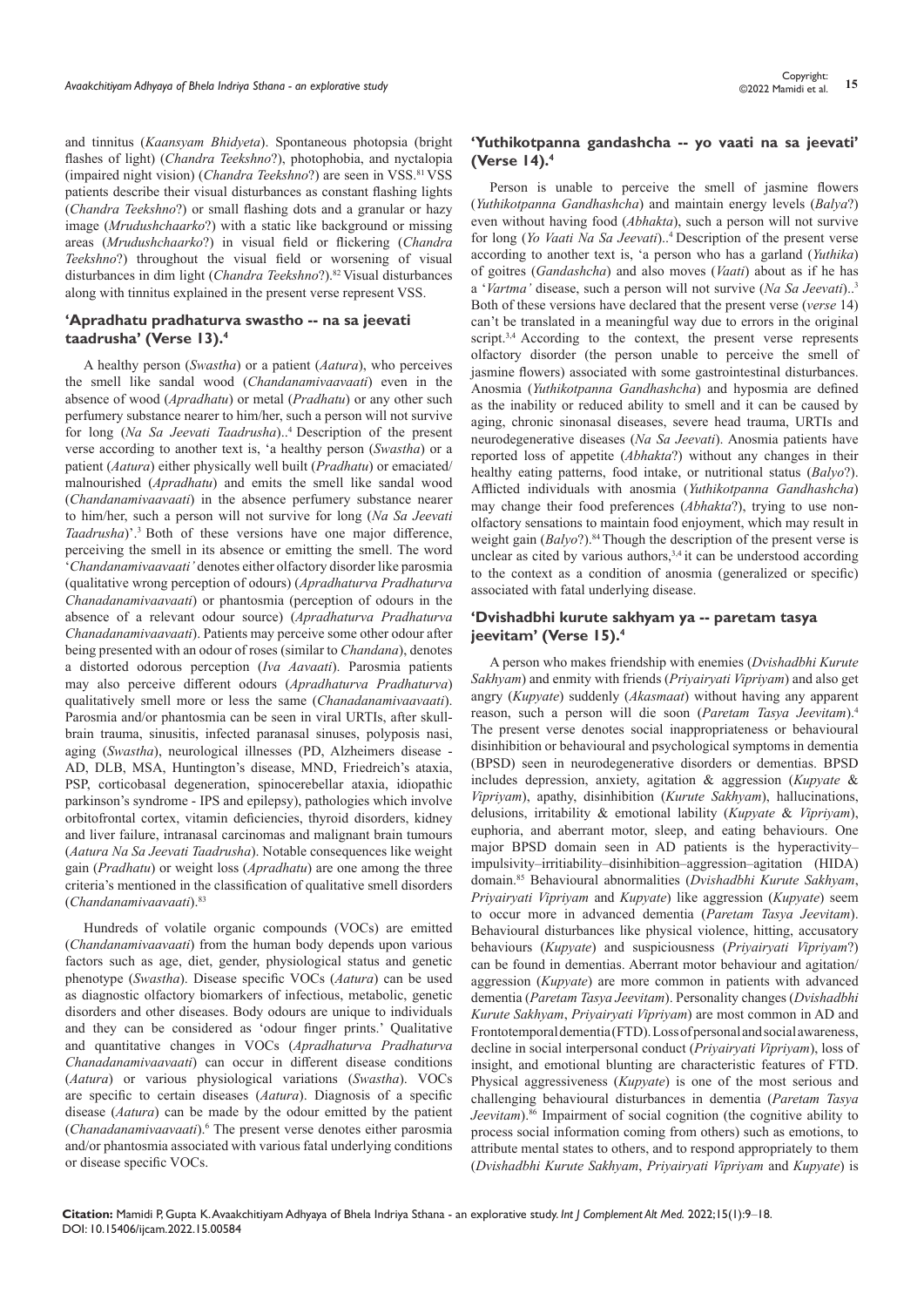often at the origin of behavioural manifestations in neurodegenerative disorders. Socially inappropriate behaviours like loss of empathy, inappropriateness of affect (*Kupyate*), and disinhibition (*Dvishadbhi Kurute Sakhyam*?) are frequently reported in FTD and AD.<sup>87</sup> Socially inappropriate behaviours such as staring, inappropriate physical contact and sexual behaviour with strangers (*Kurute Sakhyam*?), verbal or physical aggression (*Kupyate*), loss of manners or decorum, preference for crass jokes, slapstick humour and inappropriate clothing, undue familiarity (*Kurute Sakhyam*?), disproportionate jocularity (*Dvishadbhi Kurute Sakhyam*?), physical violence (*Kupyate*) etc are seen in FTD and AD. Behavioural and cognitive disinhibition (*Kurute Sakhyam*?) can be found across several neurodegenerative diseases (FTD, AD, PD, PSP and Huntington's disease).<sup>88</sup>

## **'Ebhirevamvidhairlingai -- bhishaganvitamaaturam' (Verse 16).4**

A wise (*Medhavi*) physician (*Bhishak*) should not attempt to treat (*Nopakrameta*) a patient (*Aaturam*), who comes with the fatal signs and symptoms as explained in the previous verses (verses 1-15) (*Ebhi Evam Vidhai*) and also other conditions (*Anyaishchaapi*  Yathaayatham) similar to them.<sup>4</sup> Attempts to treat fatal conditions and incurable diseases may cause loss of fame and reputation to the physician. Physician should avoid treating (*Nopakrameta*) incurable conditions to maintain or to protect his dignity and reputation. Physicians are required to use their expertise (*Medhavi Bhishak*) while prognostication in identifying various *Arishta Lakshanas* described in *Indriya Sthana* of *Bhela Samhita*. *Arishta Lakshanas* documented in the present chapter (*Avaakchitiyam Adhyaya*) and in the other chapters of *Indriya Sthana* are for example purposes only (*Ebhi Evam Vidhai*) and they don't include all possible forms (*Anyaishchaapi Yathaayatham*).<sup>5</sup>

### **'Etatbhishagarishthaanaam -- sa bhishak shaastra kovida' (Verse 17).4**

A physician (*Bhishak*) who is well versed in *Ayurveda* (Indian system of medicine) (*Yathoktam Veda Vedaayu*) or having expertise in the knowledge of prognosis or *Arishta Lakshanas* (fatal signs and symptoms as explained in the present chapter and previous chapters of *Indriya Sthana* of *Bhela Samhita*) (*Arishta Gnaanam Anubudhyate*), such a physician is considered as skilful (Shaastra Kovida).<sup>4</sup> Proper knowledge of *Arishta Lakshanas* (*Arishta Gnaanam Anubudhyate*) makes the physician (*Bhishak*) confident while prognostication. Clinically experienced physicians (*Yathoktam Veda Vedaayu*) have shown better performance (*Shaastra Kovida*) than other physicians who are less experienced in prognostic knowledge (*Arishta Gnaanam Anubudhyate*).<sup>5</sup>

### **Conclusion**

*Avaakchitiyam Adhyaya* is the twelfth chapter of *Bhela Indriya Sthana* which consists of 17 verses. Clinical interpretation of the verses (1-15) denote various fatal conditions having poor prognosis such as estimation of prognosis based on body shadows, orbital asymmetry with exophthalmos and enophthalmos, paralytic lagophthalmos, Bell's palsy, ocular myopahties, eyebrow asymmetry associated with various neurological or neuro-ophthalmological disorders, analgesia in peripheral neuropathies, neuropathic pain with mood disorders, scleroderma, NL, rubeosis faciei, eczema herpeticum, ectopic ACTH syndrome, saddle nose deformity, RPC, thermoregulatory disorders with autonomic neuropathies, myodesopsia, cenesthopathy, organic brain syndromes, cervical dystonia or torticollis with focal

anhidrosis, URTI & LRTIs causing septicaemia, SIRS, MODS and septic shock, IBD with its complications, VSS, Qualitative smell disorders, disease specific VOCs, generalized or specific anosmia, BPSD in neurodegenerative disorders or dementias and importance of prognostic knowledge to the physician. The contents of '*Avaakchitiyam Adhyaya*' seem to have prognostic significance and clinical applicability. The present study provides inputs for future research works.

# **Acknowledgments**

None.

# **Conflicts of interest**

Author declares there are no conflicts of interest.

#### **Funding**

None.

#### **References**

- *1. Maharshi Bhela*. *Bhela samhita*, commentary, translation and critical notes by Krishnamurthy KH & edited by Sharma PV. 1<sup>st</sup> edn. Introduction. India, *Varanasi: Chaukhamba visvabharati*; 2008. p. 9–20.
- 2. *Maharshi Bhela. Bhela samhita*, edited by Abhay Katyayan. 1<sup>st</sup> edn. Introduction. India, Varanasi: Chaukhamba surbharati prakashan; 2009. p. 5–14.
- *3. Maharshi Bhela*. *Bhela samhita*, commentary, translation and critical notes by Krishnamurthy KH & edited by Sharma PV. 1st edn. 12th chapter – *Avaakchitiyam adhyaya*. *Verse* 1–17. India, *Varanasi: Chaukhamba visvabharati*; 2008. p. 280–282.
- *4. Maharshi Bhela*. *Bhela samhita*, edited by Abhay Katyayan. 1st edn. 12th chapter – *Avaakchitiyam adhyaya*. *Verse* 1–17. India, *Varanasi: Chaukhamba surbharati prakashan*; 2009. p. 284–286.
- 5. Gupta K, Mamidi P. Pushpitakam of Charaka Indriya sthana An explorative study*. Int J Ayu Alt Med*. 2019;7(5):176–182.
- 6. Mamidi P, Gupta K. Varna swareeyam of Charaka Indriya sthana An explorative study. *Int J Ayu Alt Med*. 2019;7(5):152–175.
- 7. Mamidi P, Gupta K. Parimarshaneeyam of Charaka Indriya sthana An explorative study. *Int J Ayu Alt Med*. 2019;7(5):183–191.
- 8. Gupta K, Mamidi P. Indriyaaneekam of Charaka Indriya sthana An explorative study. *Int J Ayu Alt Med*. 2019;7(5):192–202.
- 9. Mamidi P, Gupta K. Purvarupeeyam of Charaka Indriya sthana An explorative study. *Int J Ayu Alt Med*. 2019;7(5):203–212.
- 10. [Gupta K, Mamidi P. Katamani shaririyam of Charaka Indriya sthana An](https://www.scribd.com/document/463049711/Katamani-shaririyam-of-Charaka-Indriya-Sthana-An-explorative-study)  explorative study. *Int J Ayu Alt Med*[. 2019;7\(5\):213–222.](https://www.scribd.com/document/463049711/Katamani-shaririyam-of-Charaka-Indriya-Sthana-An-explorative-study)
- 11. Mamidi P, Gupta K. Panna rupeeyam of Charaka Indriya sthana An explorative study. *Int J Ayu Alt Med*. 2019;7(6):223–235.
- 12. Gupta K, Mamidi P. Avaak shirasiyam of Charaka Indriya sthana An explorative study. *Int J Ayu Alt Med*. 2019;7(6):236–251.
- 13. Mamidi P, Gupta K. Yasya shyaava nimitteeyam of Charaka Indriya sthana – An explorative study. Int J Ayu Alt Med. 2019;7(6):252–263.
- 14. Gupta K, Mamidi P. Sadyo maraneeyam of Charaka Indriya sthana An explorative study. *Int J Ayu Alt Med*. 2019;7(6):264–273.
- 15. [Mamidi P, Gupta K. Anu jyoteeyam of Charaka Indriya sthana An](https://www.joinsysmed.com/article.asp?issn=2320-4419;year=2020;volume=8;issue=4;spage=249;epage=265;aulast=Gupta;type=0)  explorative study. *Int J Ayu Alt Med*[. 2019;7\(6\):274–287.](https://www.joinsysmed.com/article.asp?issn=2320-4419;year=2020;volume=8;issue=4;spage=249;epage=265;aulast=Gupta;type=0)
- 16. [Gupta K, Mamidi P. Gomaya choorneeyam of Charaka Indriya sthana](https://medcraveonline.com/IJCAM/IJCAM-14-00527.pdf)  [An explorative study.](https://medcraveonline.com/IJCAM/IJCAM-14-00527.pdf) *Int J Ayu Alt Med*. 2019;7(6):288–306.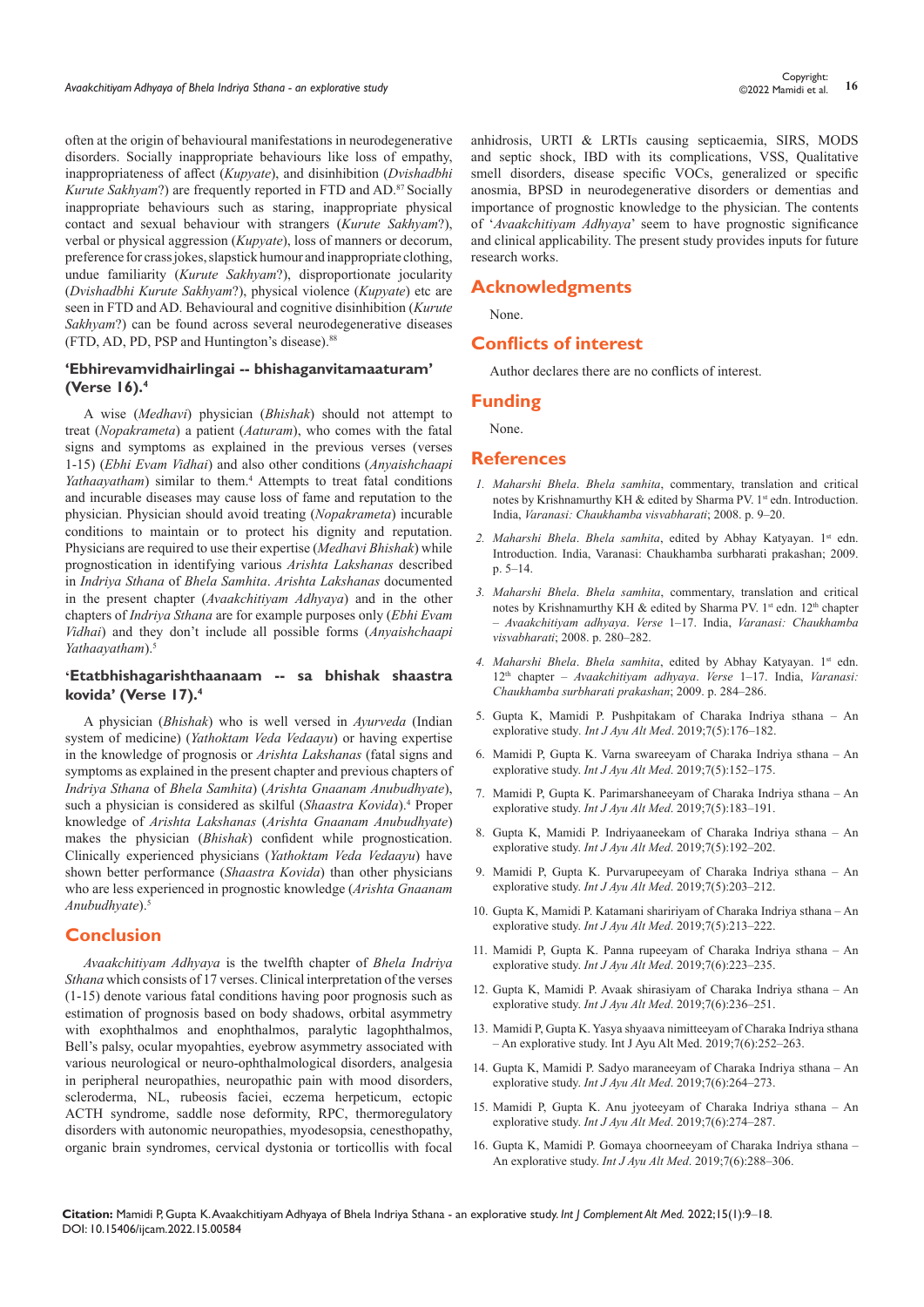- 17. [Mamidi P, Gupta K. Neurological conditions in Charaka Indriya sthana](https://medcraveonline.com/IJCAM/IJCAM-13-00503.pdf)  – An explorative study. *[Int J Complement Alt Med](https://medcraveonline.com/IJCAM/IJCAM-13-00503.pdf)*. 2020;13(3):107–119.
- 18. [Gupta K, Mamidi P. Dementia, delirium & neuropsychiatric conditions](https://medcraveonline.com/PPIJ/PPIJ-08-00309.pdf)  in *[Charaka indriya sthana](https://medcraveonline.com/PPIJ/PPIJ-08-00309.pdf)*. *Pharm Pharmacol Int J*. 2020;8(5):297‒310.
- 19. [Gupta K, Mamidi P. Sadyo maraneeyam of Bhela indriya sthana An](https://medcraveonline.com/IJCAM/IJCAM-13-00514.pdf)  explorative study. *[Int J Complement Alt Med](https://medcraveonline.com/IJCAM/IJCAM-13-00514.pdf).* 2020;13(5):185-191.
- 20. [Gupta K, Mamidi P. Purva rupeeyam of Bhela indriya sthana An](https://medcraveonline.com/IJCAM/purva-rupeeyam-of-bhela-indriya-sthana-an-explorative-study.html)  explorative study. *[Int J Complement Alt Med](https://medcraveonline.com/IJCAM/purva-rupeeyam-of-bhela-indriya-sthana-an-explorative-study.html).* 2020;13(6):228-236.
- 21. [Mamidi P, Gupta K. Doota adhyaya of Bhela indriya sthana An](https://medcraveonline.com/HPMIJ/HPMIJ-04-00194.pdf)  explorative study. [Hos Pal Med Int Jnl](https://medcraveonline.com/HPMIJ/HPMIJ-04-00194.pdf). 2020;4(4):88-96.
- 22. [Gupta K, Mamidi P. Mumurshiyam of Bhela Indriya Sthana:An explorative](https://www.jihs.in/article.asp?issn=2347-6486;year=2020;volume=8;issue=2;spage=109;epage=117;aulast=Gupta)  study. *[J Integr Health Sci](https://www.jihs.in/article.asp?issn=2347-6486;year=2020;volume=8;issue=2;spage=109;epage=117;aulast=Gupta)*. 2020;8:109–117.
- 23. [Mamidi P, Gupta K. Gomaya churneeyam of Bhela Indriya Sthana An](https://medcraveonline.com/IJCAM/IJCAM-14-00527.pdf)  explorative study. *[Int J Complement Alt Med](https://medcraveonline.com/IJCAM/IJCAM-14-00527.pdf).* 2021;14(1):6-15.
- 24. [Gupta K, Mamidi P. Ayurlakshaneeyam of Bhela Samhita–Indriya](https://www.joinsysmed.com/article.asp?issn=2320-4419;year=2020;volume=8;issue=4;spage=249;epage=265;aulast=Gupta)  [Sthana:An explorative study.](https://www.joinsysmed.com/article.asp?issn=2320-4419;year=2020;volume=8;issue=4;spage=249;epage=265;aulast=Gupta) *J Indian Sys Medicine.* 2020;8(4):249–265.
- 25. [Mamidi P, Gupta K. Chaaya adhyaya of Bhela indriya sthana An](https://medcraveonline.com/IJCAM/IJCAM-14-00544.pdf)  explorative study. *[Int J Complement Alt Med.](https://medcraveonline.com/IJCAM/IJCAM-14-00544.pdf)* 2021;14(3):117-124.
- 26. [Mamidi P, Gupta K. Yasya Shyaaveeyam of Bhela Indriya Sthana An](https://medcraveonline.com/IJCAM/IJCAM-14-00569.pdf)  explorative study. *[Int J Complement Alt Med](https://medcraveonline.com/IJCAM/IJCAM-14-00569.pdf).* 2021;14(6):246-253.
- 27. [Gupta K, Mamidi P. Aushadha Bheshajiyam of Kashyapa Indriya Sthana](https://medcraveonline.com/IJCAM/IJCAM-14-00571.pdf)  – An explorative study. *[Int J Complement Alt Med](https://medcraveonline.com/IJCAM/IJCAM-14-00571.pdf)*. 2021;14(6):258–270.
- 28. [Topilow NJ, Tran AQ, Koo EB, et al. Etiologies of Proptosis: A review.](https://www.ncbi.nlm.nih.gov/labs/pmc/articles/PMC7204542/)  *[Intern Med Rev\(Wash D C\)](https://www.ncbi.nlm.nih.gov/labs/pmc/articles/PMC7204542/)*. 2020;6(3).
- 29. [Athanasiov PA, Prabhakaran VC, Selva D. Non–traumatic enophthalmos:a](https://pubmed.ncbi.nlm.nih.gov/18462475/)  review. *Acta Ophthalmol*[. 2008;86\(4\):356–364.](https://pubmed.ncbi.nlm.nih.gov/18462475/)
- 30. [Correia Pereira MV, Firmato Gloria AL. Lagophthalmos.](https://pubmed.ncbi.nlm.nih.gov/20590416/) *Semin Ophthalmol*[. 2010;25\(3\):72–78.](https://pubmed.ncbi.nlm.nih.gov/20590416/)
- 31. [Fu L, Patel BC. Lagophthalmos. In: StatPearls. Treasure Island\(FL\):](https://www.ncbi.nlm.nih.gov/books/NBK560661/)  [StatPearls Publishing; 2021.](https://www.ncbi.nlm.nih.gov/books/NBK560661/)
- 32. [Lee TS, Wang L, Han R, et al. Options in repositioning the asymmetric](https://pubmed.ncbi.nlm.nih.gov/29195244/)  [brow from paralysis and trauma.](https://pubmed.ncbi.nlm.nih.gov/29195244/) *Facial Plast Surg*. 2017;33(06):627–638.
- 33. [Tiryaki T, Ciloglu NS. Eyebrow asymmetry: definition and symmetrical](https://www.researchgate.net/publication/24253266_Eyebrow_Asymmetry_Definition_and_Symmetrical_Correction_Using_Botulinum_Toxin_A)  [correction using botulinum toxin A.](https://www.researchgate.net/publication/24253266_Eyebrow_Asymmetry_Definition_and_Symmetrical_Correction_Using_Botulinum_Toxin_A) *Aesthetic Surg J*. 2007;27(5):513– [517.](https://www.researchgate.net/publication/24253266_Eyebrow_Asymmetry_Definition_and_Symmetrical_Correction_Using_Botulinum_Toxin_A)
- 34. [Awara AM, Shalaby OE. Eyebrow elevation as a prognostic factor](https://pubmed.ncbi.nlm.nih.gov/32546941/)  [for success of frontalis suspension in severe congenital ptosis.](https://pubmed.ncbi.nlm.nih.gov/32546941/) *Clin Ophthalmol* [2020;14:1343–1348.](https://pubmed.ncbi.nlm.nih.gov/32546941/)
- 35. [De Jong R, Hohman MH. Brow Ptosis. In:StatPearls. Treasure Island\(FL\):](https://www.ncbi.nlm.nih.gov/books/NBK560762/)  [StatPearls Publishing; 2021.](https://www.ncbi.nlm.nih.gov/books/NBK560762/)
- 36. [Somasundara D, Sullivan F. Management of Bell's palsy.](https://www.ncbi.nlm.nih.gov/labs/pmc/articles/PMC5478391/) *Aust Prescr*. [2017;40\(3\):94–97.](https://www.ncbi.nlm.nih.gov/labs/pmc/articles/PMC5478391/)
- 37. [Marchettini P, Lacerenza M, Mauri E, et al. Painful peripheral neuropathies.](https://pubmed.ncbi.nlm.nih.gov/18615140/)  Curr *Neuropharmacol.* [2006;4\(3\):175–181.](https://pubmed.ncbi.nlm.nih.gov/18615140/)
- 38. [Greenlee H, DuPont–Reyes MJ, Balneaves LG, et al. Clinical practice](https://pubmed.ncbi.nlm.nih.gov/28436999/)  [guidelines on the evidence–based use of integrative therapies during and](https://pubmed.ncbi.nlm.nih.gov/28436999/)  [after breast cancer treatment.](https://pubmed.ncbi.nlm.nih.gov/28436999/) *CA Cancer J Clin*. 2017;67(3):194–232.
- 39. [Torta R, Ieraci V, Zizzi F. A Review of the Emotional Aspects of](https://pubmed.ncbi.nlm.nih.gov/29178035/)  [Neuropathic Pain:From Comorbidity to Co–Pathogenesis.](https://pubmed.ncbi.nlm.nih.gov/29178035/) *Pain Ther*. [2017;6\(1\):11–17.](https://pubmed.ncbi.nlm.nih.gov/29178035/)
- 40. [Hirakawa Y, Uemura K. Signs and Symptoms of Impending Death in End–](https://pubmed.ncbi.nlm.nih.gov/25649740/) [of–life Elderly Dementia Sufferers: Point of View of Formal Caregivers in](https://pubmed.ncbi.nlm.nih.gov/25649740/)  [Rural Areas:–A Qualitative Study.](https://pubmed.ncbi.nlm.nih.gov/25649740/) *J Rural Med*. 2012;7(2):59–64.
- 41. [Rosen J, Yosipovitch G. Skin Manifestations of Diabetes Mellitus.](https://www.ncbi.nlm.nih.gov/books/NBK481900/)  [In:Feingold KR, Anawalt B, Boyce A, et al., editors. Endotext. South](https://www.ncbi.nlm.nih.gov/books/NBK481900/)  [Dartmouth\(MA\): MDText.com, Inc.; 2000.](https://www.ncbi.nlm.nih.gov/books/NBK481900/)
- 42. [Sobolewski P, Maslinska M, Wieczorek M, et al. Systemic sclerosis](https://pubmed.ncbi.nlm.nih.gov/31548749/)  [multidisciplinary disease:clinical features and treatment.](https://pubmed.ncbi.nlm.nih.gov/31548749/) *Reumatologia*. [2019;57\(4\):221–233.](https://pubmed.ncbi.nlm.nih.gov/31548749/)
- 43. [Liaw FY, Huang CF, Hsueh JT, et al. Eczema herpeticum:a medical](https://pubmed.ncbi.nlm.nih.gov/23242894/)  emergency. *Can Fam Physician*[. 2012;58\(12\):1358–1361.](https://pubmed.ncbi.nlm.nih.gov/23242894/)
- 44. [Deihim T, Khajavi Rad N, Abbaszadeh M, et al. Facial](https://pubmed.ncbi.nlm.nih.gov/31172120/)  [hyperpigmentation:Any link to cancer?](https://pubmed.ncbi.nlm.nih.gov/31172120/) *Adv J Emerg Med.* 2018;3(1):e9.
- 45. [Kingdon J, Roscamp J, Sangle S, et al. Relapsing polychondritis:a clinical](https://pubmed.ncbi.nlm.nih.gov/29126262/)  [review for rheumatologists.](https://pubmed.ncbi.nlm.nih.gov/29126262/) *Rheumatology*. 2018;57(9):1525–1532.
- 46. [Thould AK, Stansfeld AG, Balme HW. Chronic atrophic perichondritis.](https://www.ncbi.nlm.nih.gov/labs/pmc/articles/PMC1010407/)  *Ann Rheum Dis*[. 1965;24\(6\):563–568.](https://www.ncbi.nlm.nih.gov/labs/pmc/articles/PMC1010407/)
- 47. [Wang D, Zhang H, Arens E, et al. Observations of upper–extremity skin](https://www.sciencedirect.com/science/article/abs/pii/S0360132306003647)  [temperature and corresponding overall–body thermal sensations and](https://www.sciencedirect.com/science/article/abs/pii/S0360132306003647)  comfort. *Build Environ*[. 2007;42\(12\):3933–3943.](https://www.sciencedirect.com/science/article/abs/pii/S0360132306003647)
- 48. [Okoduwa C, Lambert WC, Schwartz RA, et al. Erythroderma: review of a](https://pubmed.ncbi.nlm.nih.gov/20049259/)  [potentially life–threatening dermatosis.](https://pubmed.ncbi.nlm.nih.gov/20049259/) *Indian J Dermatol*. 2009;54(1):1– [6.](https://pubmed.ncbi.nlm.nih.gov/20049259/)
- 49. [Safer JD. Thyroid hormone action on skin.](https://pubmed.ncbi.nlm.nih.gov/22110782/) *Dermatoendocrinol*. [2011;3\(3\):211–215.](https://pubmed.ncbi.nlm.nih.gov/22110782/)
- 50. [Leroux MB. Erythromelalgia:a cutaneous manifestation of neuropathy?](https://www.ncbi.nlm.nih.gov/labs/pmc/articles/PMC5871369/)  *An Bras Dermatol*[. 2018;93\(1\):86–94.](https://www.ncbi.nlm.nih.gov/labs/pmc/articles/PMC5871369/)
- 51. [Cheshire Jr WP. Thermoregulatory disorders and illness related to heat and](https://pubmed.ncbi.nlm.nih.gov/26794588/)  cold stress. *Auton Neurosci*[. 2016;196:91–104.](https://pubmed.ncbi.nlm.nih.gov/26794588/)
- 52. [Temprano KK. A Review of Raynaud's disease.](https://pubmed.ncbi.nlm.nih.gov/27311222/) *Mo Med*. 2016;113(2):123– [126.](https://pubmed.ncbi.nlm.nih.gov/27311222/)
- 53. [Bae KH, Go HY, Park KH, et al. The association between cold](https://pubmed.ncbi.nlm.nih.gov/29385996/)  [hypersensitivity in the hands and feet and chronic disease: results of a](https://pubmed.ncbi.nlm.nih.gov/29385996/)  multicentre study. *[BMC Complement Altern Med](https://pubmed.ncbi.nlm.nih.gov/29385996/)*. 2018;18(1):40.
- 54. [Jamani NA, Puteri Shanaz JK, et al. The man with sweaty palms and soles.](https://pubmed.ncbi.nlm.nih.gov/29796213/)  *[Malays Fam Physician](https://pubmed.ncbi.nlm.nih.gov/29796213/)*. 2018;13(1):52–54.
- 55. [Msusa AT, Chibwana C, Mwandumba H. Patient 1 A woman with](https://www.ncbi.nlm.nih.gov/labs/pmc/articles/PMC3345410/)  [numbness of hands and feet.](https://www.ncbi.nlm.nih.gov/labs/pmc/articles/PMC3345410/) *Malawi Med J*. 2002;14(1):29–30.
- 56. [Butler DP, Murray A, Horwitz M. Hand manifestations of neurological](https://www.ncbi.nlm.nih.gov/labs/pmc/articles/PMC4871301/)  [disease:some alternatives to consider.](https://www.ncbi.nlm.nih.gov/labs/pmc/articles/PMC4871301/) *Br J Gen Pract*. 2016;66(647):331– [332.](https://www.ncbi.nlm.nih.gov/labs/pmc/articles/PMC4871301/)
- 57. [Bukhari R, Mousa D. Chronic kidney disease and stiff hands.](https://pubmed.ncbi.nlm.nih.gov/17679762/) *Saudi J Kidney Dis Transpl*[. 2007;18:443–447.](https://pubmed.ncbi.nlm.nih.gov/17679762/)
- 58. [Flatt AE. The Vikings and Baron Dupuytren's disease.](https://www.ncbi.nlm.nih.gov/labs/pmc/articles/PMC1305903/) *Proc(Bayl Univ Med Cent)*[. 2001;14\(4\):378–384.](https://www.ncbi.nlm.nih.gov/labs/pmc/articles/PMC1305903/)
- 59. [Akinci E, Oncu F, Topcular B. Tactile Hallucination and Delusion](https://psycnet.apa.org/record/2016-24603-010)  [Following Acute Stroke: a Case Report.](https://psycnet.apa.org/record/2016-24603-010) *Düşünen Adam*. 2016;29(1):79– [84.](https://psycnet.apa.org/record/2016-24603-010)
- 60. [Kataoka H, Ueno S. A review of tactile hallucinations in Parkinsons](https://www.jneuropsychiatry.org/peer-review/a-review-of-tactile-hallucinations-in-parkinsons-disease.pdf)  disease. *Neuropsychiatry*[. 2017;7\(3\):224–227.](https://www.jneuropsychiatry.org/peer-review/a-review-of-tactile-hallucinations-in-parkinsons-disease.pdf)
- 61. [Berrios GE. Tactile hallucinations: conceptual and historical aspects.](https://pubmed.ncbi.nlm.nih.gov/7042917/) *J Neurol Neurosurg Psychiatry*[. 1982;45\(4\):285–293.](https://pubmed.ncbi.nlm.nih.gov/7042917/)
- 62. [Jenkins G, Röhricht F. From cenesthesias to cenesthopathic schizophrenia:a](https://pubmed.ncbi.nlm.nih.gov/17657136/)  [historical and phenomenological review.](https://pubmed.ncbi.nlm.nih.gov/17657136/) *Psychopathology*. [2007;40\(5\):361–368.](https://pubmed.ncbi.nlm.nih.gov/17657136/)
- 63. [Harper CD, Bermudez R. Anhidrosis. In: StatPearls. Treasure Island\(FL\):](https://www.ncbi.nlm.nih.gov/books/NBK555988/)  [StatPearls Publishing; 2021.](https://www.ncbi.nlm.nih.gov/books/NBK555988/)
- 64. [Kanagalingam S, Miller NR. Horner syndrome: clinical perspectives.](https://pubmed.ncbi.nlm.nih.gov/28539793/) *Eye Brain*[. 2015;7:35–46.](https://pubmed.ncbi.nlm.nih.gov/28539793/)
- 65. [Raza N, Dar N, Mustafvi S, Zafar O. Ross syndrome with generalized](https://pubmed.ncbi.nlm.nih.gov/18299650/)  [anhidrosis and localized disabling compensatory hyperhidrosis.](https://pubmed.ncbi.nlm.nih.gov/18299650/) *Ann Saudi Med*[. 2008;28\(1\):53–54.](https://pubmed.ncbi.nlm.nih.gov/18299650/)

**Citation:** Mamidi P, Gupta K. Avaakchitiyam Adhyaya of Bhela Indriya Sthana - an explorative study. *Int J Complement Alt Med.* 2022;15(1):9‒18. DOI: [10.15406/ijcam.2022.15.00584](https://doi.org/10.15406/ijcam.2022.15.00584)